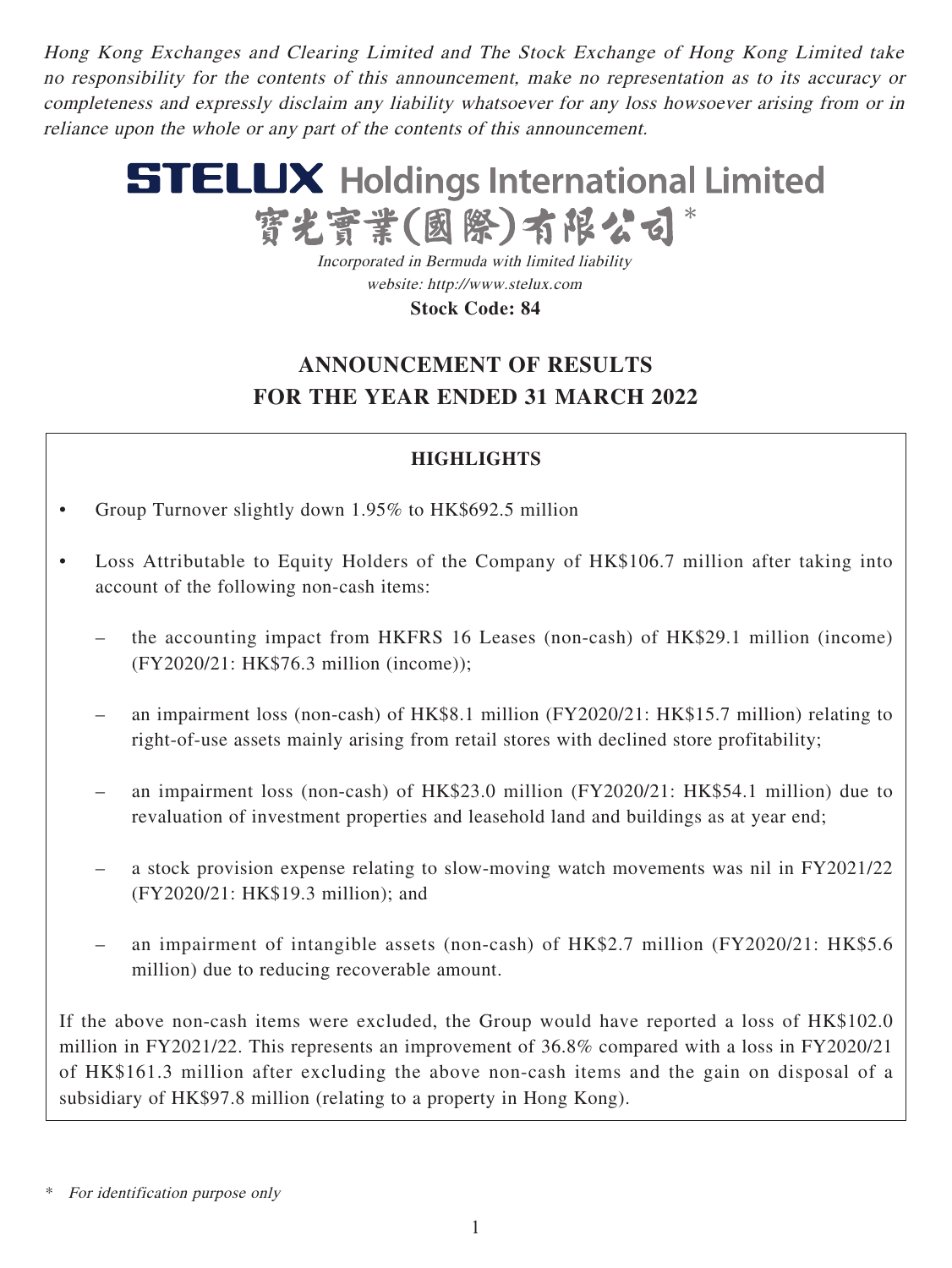The Board of directors (the "**Board**") of Stelux Holdings International Limited (the "**Company**") announce the results of the Company and its subsidiaries (collectively the "**Group**") for the year ended 31 March 2022 as follows:

# **CONSOLIDATED INCOME STATEMENT AND STATEMENT OF OTHER COMPREHENSIVE INCOME FOR THE YEAR ENDED 31 MARCH 2022**

|                                     |                | 2022            | 2021            |
|-------------------------------------|----------------|-----------------|-----------------|
|                                     | <b>Note</b>    | <b>HK\$'000</b> | <b>HK\$'000</b> |
| Revenues                            | $\mathcal{Z}$  | 692,507         | 706,267         |
| Cost of sales                       |                | (368, 770)      | (381, 542)      |
| <b>Gross profit</b>                 |                | 323,737         | 324,725         |
| Other (losses)/gains                |                | (11, 332)       | 43,102          |
| Other income                        |                | 42,949          | 96,375          |
| Selling expenses                    |                | (233,712)       | (266,760)       |
| General and administrative expenses |                | (161, 516)      | (161, 376)      |
| Other operating expenses            |                | (31, 688)       | (63, 246)       |
| Finance costs                       |                | (19, 275)       | (28, 710)       |
| Loss before tax                     |                | (90, 837)       | (55,890)        |
| Income tax expense                  | $\mathfrak{Z}$ | (15, 623)       | (25, 731)       |
| Loss for the year                   |                | (106, 460)      | (81,621)        |
| Loss for the year attributable to:  |                |                 |                 |
| Equity holders of the Company       |                | (106, 716)      | (81,890)        |
| Non-controlling interests           |                | 256             | 269             |
|                                     |                | (106, 460)      | (81, 621)       |
| Loss per share                      | $\overline{4}$ |                 |                 |
| Basic and diluted (HK cents)        |                | (10.20)         | (7.83)          |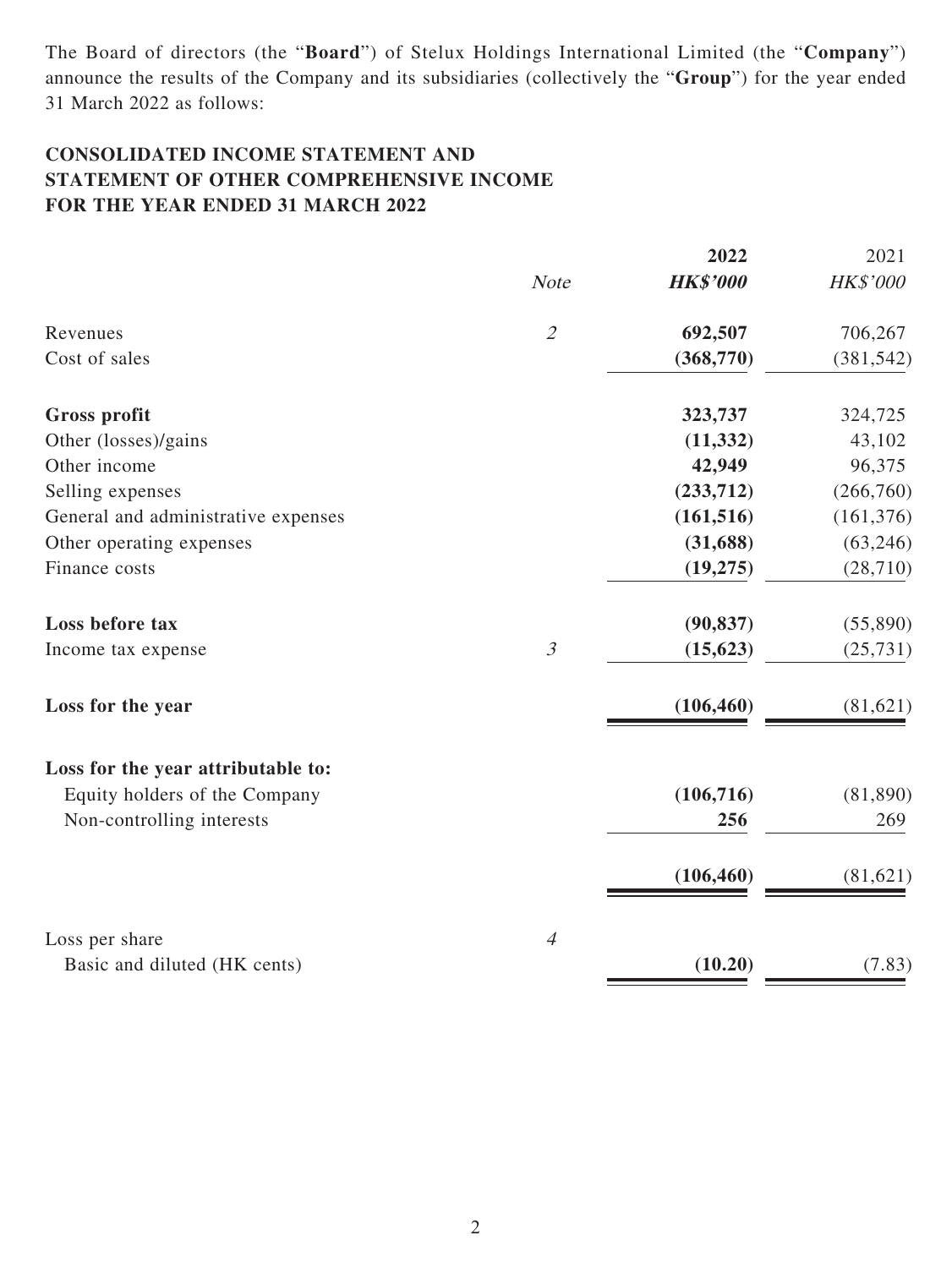## **CONSOLIDATED INCOME STATEMENT AND STATEMENT OF COMPREHENSIVE INCOME (Continued)**

|                                                                  | 2022            | 2021            |
|------------------------------------------------------------------|-----------------|-----------------|
|                                                                  | <b>HK\$'000</b> | <b>HK\$'000</b> |
| Other comprehensive (loss)/income:                               |                 |                 |
| Item that may be reclassified subsequently to profit<br>or loss: |                 |                 |
| Exchange differences of translation of foreign                   |                 |                 |
| operations                                                       | (3,108)         | 42,687          |
| Item that will not be reclassified to profit or loss:            |                 |                 |
| Change in fair value of equity investment at fair                |                 |                 |
| value through other comprehensive income                         | (281)           | (3,570)         |
| Other comprehensive (loss)/income for the year,                  |                 |                 |
| net of tax                                                       | (3,389)         | 39,117          |
| Total comprehensive loss for the year                            | (109, 849)      | (42,504)        |
| Total comprehensive loss for the year<br>attributable to:        |                 |                 |
| Equity holders of the Company                                    | (109, 374)      | (42, 926)       |
| Non-controlling interests                                        | (475)           | 422             |
|                                                                  |                 |                 |
|                                                                  | (109, 849)      | (42, 504)       |
|                                                                  |                 |                 |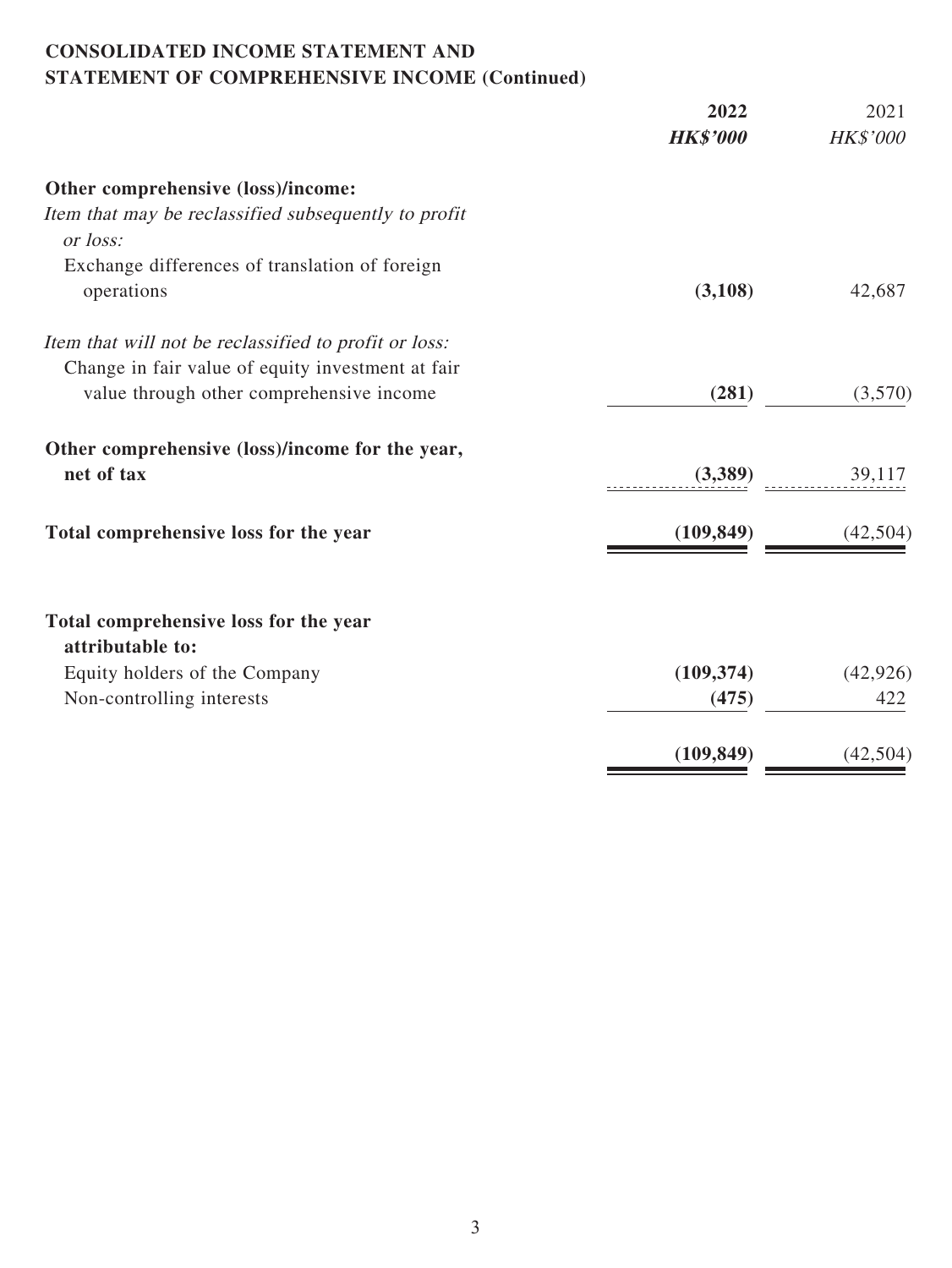# **CONSOLIDATED BALANCE SHEET AS AT 31 MARCH 2022**

|                                               |                | 2022            | 2021            |
|-----------------------------------------------|----------------|-----------------|-----------------|
|                                               | <b>Note</b>    | <b>HK\$'000</b> | <b>HK\$'000</b> |
| <b>ASSETS</b>                                 |                |                 |                 |
| Non-current assets                            |                |                 |                 |
| Property, plant and equipment                 |                | 196,748         | 265,476         |
| Investment properties                         |                | 283,100         | 296,700         |
| Right-of-use assets                           |                | 77,593          | 123,990         |
| Intangible assets                             |                | 51,342          | 53,459          |
| Equity investment at fair value through other |                |                 |                 |
| comprehensive income                          |                | 1,593           | 1,874           |
| Deposits and prepayments                      | $\mathfrak{I}$ | 14,757          | 20,643          |
| Deferred tax assets                           |                | 7,046           | 16,071          |
| <b>Total non-current assets</b>               |                | 632,179         | 778,213         |
| Current assets                                |                |                 |                 |
| Inventories                                   |                | 260,679         | 267,303         |
| Trade and other receivables                   | $\mathfrak{H}$ | 135,740         | 141,978         |
| Cash and cash equivalents                     |                | 112,121         | 170,344         |
|                                               |                | 508,540         | 579,625         |
| Assets classified as held for sale            | $\mathcal S$   | 41,311          |                 |
| <b>Total current assets</b>                   |                | 549,851         | 579,625         |
| <b>Total assets</b>                           |                | 1,182,030       | 1,357,838       |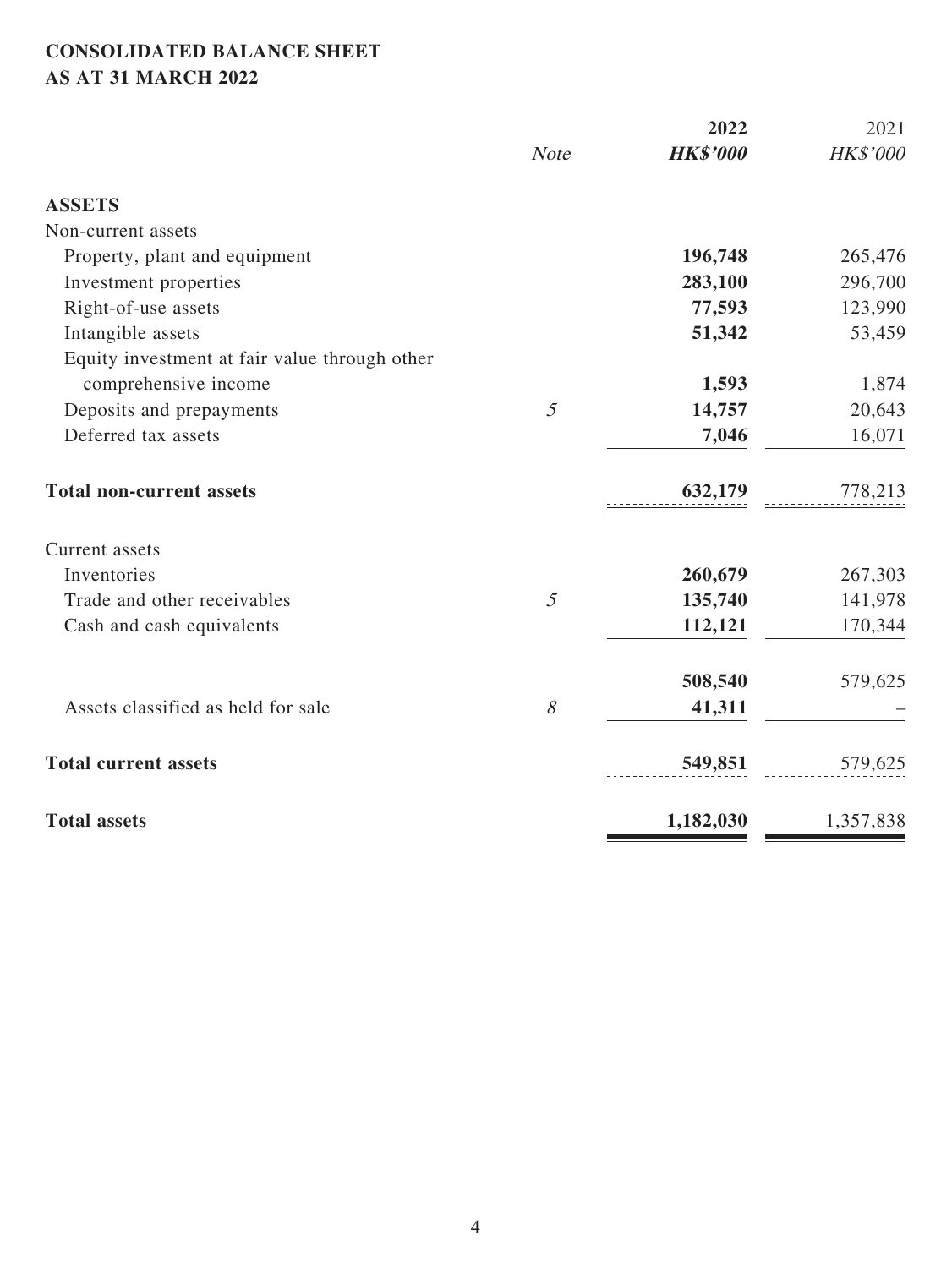# **CONSOLIDATED BALANCE SHEET (Continued)**

|                                                 | <b>Note</b> | 2022<br><b>HK\$'000</b> | 2021<br>HK\$'000 |
|-------------------------------------------------|-------------|-------------------------|------------------|
|                                                 |             |                         |                  |
| <b>EQUITY</b>                                   |             |                         |                  |
| Capital and reserves attributable to the equity |             |                         |                  |
| holders of the Company                          |             |                         |                  |
| Share capital                                   |             | 104,647                 | 104,647          |
| Reserves                                        |             | 273,499                 | 382,873          |
| Shareholders' funds                             |             | 378,146                 | 487,520          |
| Non-controlling interests                       |             | 6,602                   | 7,077            |
| <b>Total equity</b>                             |             | 384,748                 | 494,597          |
| <b>LIABILITIES</b>                              |             |                         |                  |
| Non-current liabilities                         |             |                         |                  |
| Deferred tax liabilities                        |             | 26,690                  | 27,760           |
| Lease liabilities                               |             | 35,690                  | 70,148           |
| <b>Total non-current liabilities</b>            |             | 62,380                  | 97,908           |
| <b>Current liabilities</b>                      |             |                         |                  |
| Trade and other payables                        | 6           | 180,634                 | 148,724          |
| Income tax payable                              |             | 25,054                  | 17,441           |
| <b>Bank borrowings</b>                          |             | 473,876                 | 512,797          |
| Lease liabilities                               |             | 55,338                  | 86,371           |
| <b>Total current liabilities</b>                |             | $734,902$ $765,333$     |                  |
| <b>Total liabilities</b>                        |             | $797,282$ $863,241$     |                  |
| <b>Total equity and liabilities</b>             |             | 1,182,030               | 1,357,838        |

Е

<u> 1989 - Johann Barnett, mars et al. 1989 - Anna ann an t-Anna ann an t-Anna ann an t-Anna ann an t-Anna ann an</u>

<u> Tanzania (h. 1888).</u>

۰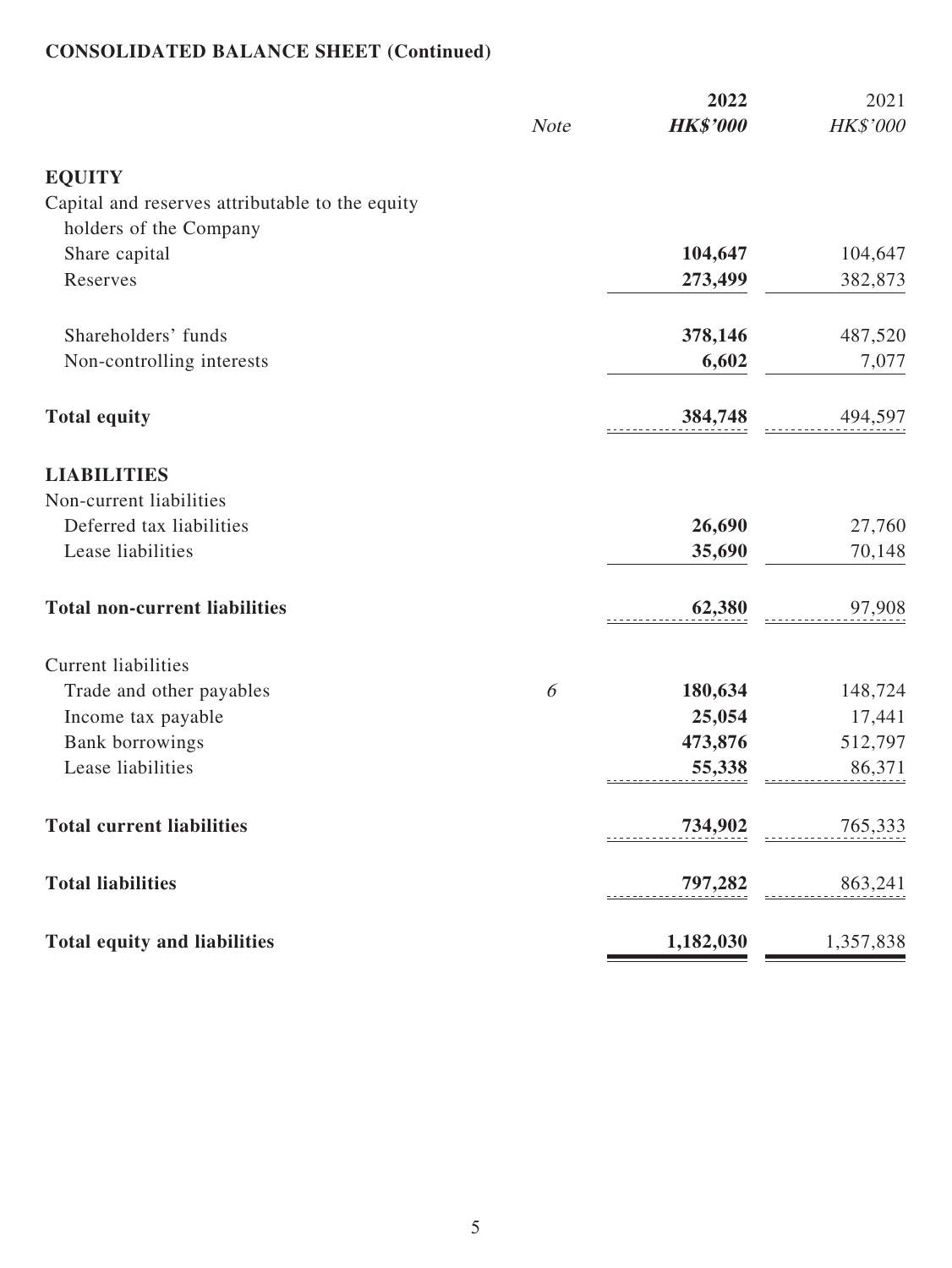## **NOTES TO THE CONSOLIDATED FINANCIAL STATEMENTS**

### **1. BASIS OF PREPARATION**

These consolidated financial statements have been prepared in accordance with all applicable Hong Kong Financial Reporting Standards ("HKFRSs") issued by the Hong Kong Institute of Certified Public Accountants (the "HKICPA"). HKFRSs comprise Hong Kong Financial Reporting Standards ("HKFRS"); Hong Kong Accounting Standards ("HKAS"); and Interpretations. These consolidated financial statements also comply with the applicable disclosure provisions of the Rules Governing the Listing of Securities on the Stock Exchange and with the disclosure requirements of the Hong Kong Companies Ordinance (Cap. 622). Significant accounting policies adopted by the Group are disclosed below.

The HKICPA has issued certain new and revised HKFRSs that are first effective or available for early adoption for the current accounting period of the Group. Note 1(a) provides information on any changes in accounting policies resulting from initial application of these developments to the extent that they are relevant to the Group for the current and prior accounting periods reflected in these consolidated financial statements.

During the year ended 31 March 2022, the Group incurred a net loss of approximately HK\$106.460 million and as of that date, the Group recorded net current liabilities of approximately HK\$185.051 million.

In preparing these consolidated financial statements, the directors of the Company have given careful consideration to the current and anticipated future liquidity of the Group and the ability of the Group to continue to attain profitable and positive cash flows from operations in the immediate and longer terms.

Included in current liabilities are bank borrowings of HK\$473.876 million which contain a repayment on demand clause. Based on the Group's credit history and historical relationship with the banks, the directors of the Company do not believe that it is probable that the banks will demand immediate repayment but rather such bank borrowings will be repaid in accordance with their scheduled repayment dates. Accordingly, principal and interest payments due within the next twelve months from the reporting date amounted to HK\$234.876 million.

In order to strengthen the Group's liquidity in the foreseeable future, the directors of the Company have taken measures such as closing down under-performing retail stores and implementing various cost control measures to reduce the costs of operations. The Group continues with the implementation of the aforementioned measures in order to achieve further improvement of the Group's liquidity in short term and long term periods.

The directors of the Company have taken into account the cash requirements of the Group for the next twelve months commencing from the end of the reporting period. With unutilised banking facilities of approximately HK\$82.668 million as at 31 March 2022, other potential sources of funding, and continued adoption of the above measures, the directors have therefore concluded that the Group will have sufficient working capital to fully meet its financial obligations as they fall due during that period. Accordingly, the consolidated financial statements have been prepared on a going concern basis.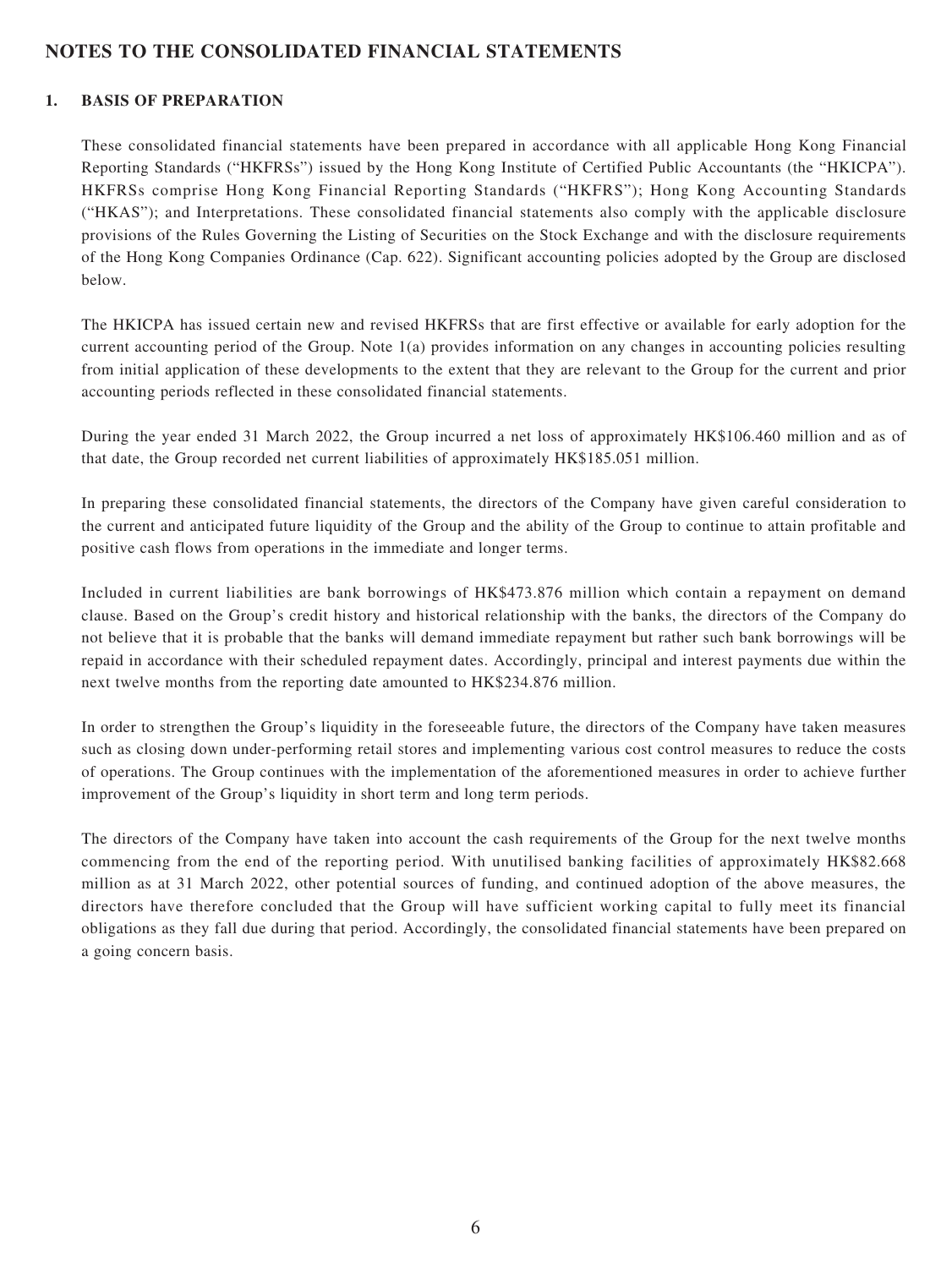#### **1. BASIS OF PREPARATION (Continued)**

#### **ADOPTION OF NEW AND REVISED HONG KONG FINANCIAL REPORTING STANDARDS**

#### **(a) Application of new and revised HKFRSs**

The Group has applied the following amendments to HKFRSs issued by the HKICPA for the first time, which are mandatorily effective for the annual period beginning on or after 1 April 2021 for the preparation of the consolidated financial statements:

Amendments to HKFRS 9, HKAS 39, HKFRS 7, HKFRS 4 and HKFRS 16 Interest Rate Benchmark Reform – Phrase 2

In addition, the Group has early applied the Amendments to HKFRS 16 "COVID-19 Related Rent Concessions beyond 30 June 2021".

Except as described below, the application of the amendments to HKFRSs in the current year had no material impact on the Group's financial positions and performance for the current and prior years and/or on the disclosures set out in these consolidated financial statements.

#### **Amendment to HKFRS 16, COVID-19-Related Rent Concessions**

The Group previously applied the practical expedient in HKFRS 16 such that as lessee it was not required to assess whether rent concessions occurring as a direct consequence of the COVID-19 pandemic were lease modifications, if the eligibility conditions are met. One of these conditions requires the reduction in lease payments affect only payments originally due on or before a specified time limit. The 2021 amendment extends this time limit from 30 June 2021 to 30 June 2022.

The Group has early adopted the 2021 amendment in this financial year. With the extended time limit, the additional rent concessions received after 30 June 2021 have been accounted for as negative variable lease payments recognised in income statement in the period in which the event or condition that triggers those payments occurred. There is no impact on the opening balance of equity at 1 April 2021.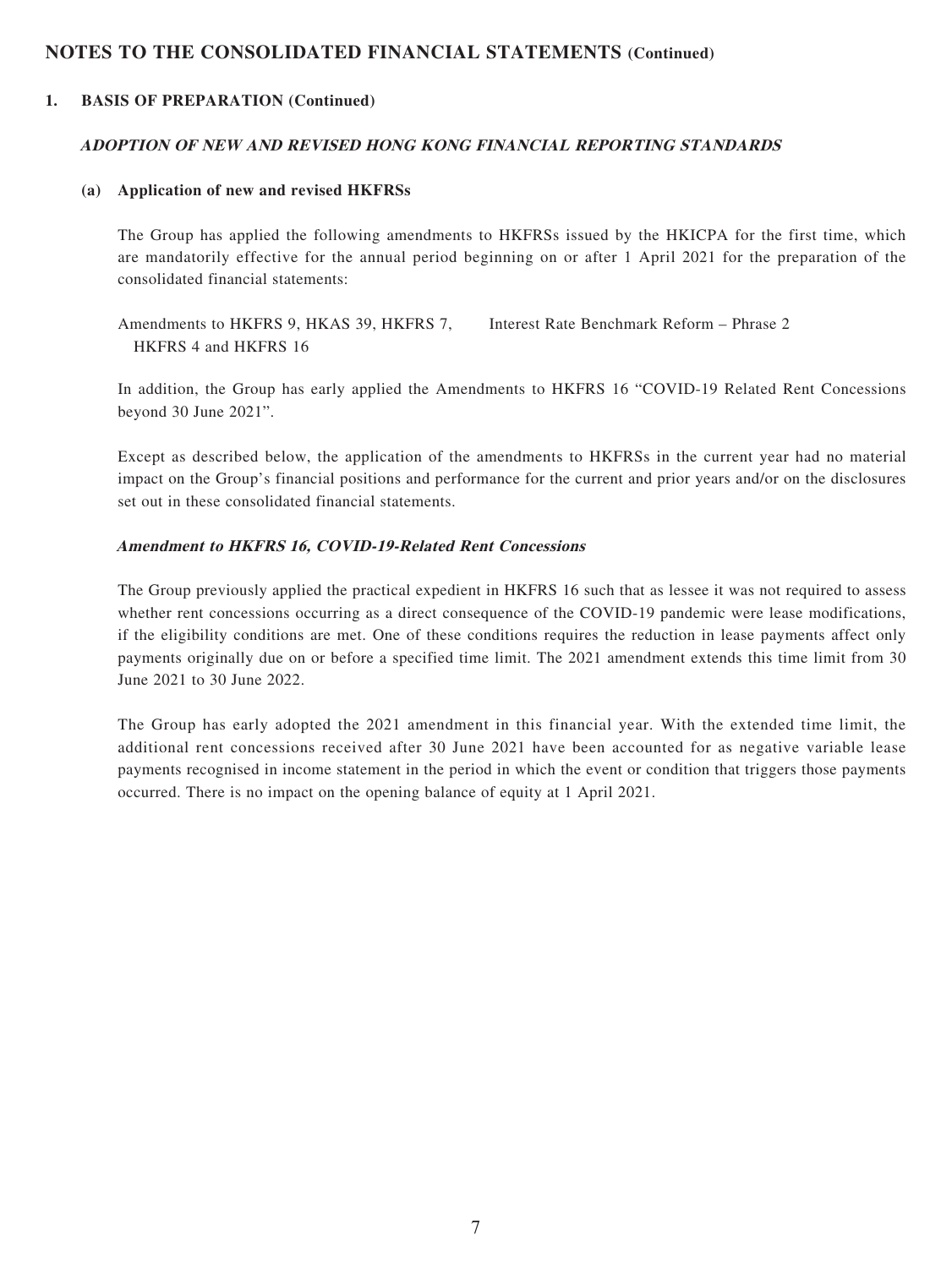#### **1. BASIS OF PREPARATION (Continued)**

#### **ADOPTION OF NEW AND REVISED HONG KONG FINANCIAL REPORTING STANDARDS (Continued)**

#### **(b) New and revised HKFRSs in issue but not yet effective**

Other than the amendments to HKFRS 16, COVID-19 Related Rent Concessions beyond 30 June 2021, the Group has not early applied new and revised HKFRSs that have been issued but are not yet effective for the financial year beginning 1 April 2021. These new and revised HKFRSs include the following which may be relevant to the Group.

|                               |                                                                                                                                                            | <b>Effective for</b><br>accounting periods<br>beginning on or after |
|-------------------------------|------------------------------------------------------------------------------------------------------------------------------------------------------------|---------------------------------------------------------------------|
| Amendments to HKFRS 3         | Reference to the Conceptual Framework                                                                                                                      | 1 April 2022                                                        |
| Amendments to HKAS 16         | Property, plant and equipment: proceeds<br>before intended use                                                                                             | 1 April 2022                                                        |
| Amendments to HKAS 37         | Onerous contracts–cost of fulfilling a contract                                                                                                            | 1 April 2022                                                        |
| Annual Improvements to HKFRSs | 2018-2020 Cycle                                                                                                                                            | 1 April 2022                                                        |
| Amendments to HKAS 1          | Classification of liabilities as current or<br>non-current                                                                                                 | 1 April 2023                                                        |
| Amendments to HKAS 1          | Presentation of Financial Statements and<br><b>HKFRS</b> Practice Statement 2 Making<br>Materiality Judgements-Disclosure of<br><b>Accounting Policies</b> | 1 April 2023                                                        |
| Amendments to HKAS 8          | Accounting Policies, Changes in Accounting<br>Estimates and Errors-Definition of<br><b>Accounting Estimates</b>                                            | 1 April 2023                                                        |
| Amendments to HKAS 12         | Income Taxes-Deferred Tax Related to Assets<br>and Liabilities Arising from a Single<br>Transaction                                                        | 1 April 2023                                                        |

The Group is in the process of making an assessment of what the impact of these amendments and new standards is expected to be in the period of initial application. So far it has concluded that the adoption of them is unlikely to have a significant impact on the consolidated financial statements.

#### **2. REVENUE AND SEGMENT INFORMATION**

The chief operating decision-makers have been identified as the executive directors of the Company. The executive directors review the Group's financial information mainly from business nature and geographical perspectives. From a perspective on business nature, the Group has two reportable segments, namely watch retail and watch wholesale trading segments. From a geographical perspective, management mainly assesses the performance of watch retail operations in (i) Hong Kong, Macau and Mainland China and (ii) the rest of Asia.

Revenue represents sales of goods from watch retail segment and watch wholesale trading segment. Sales between operating segments are carried out on terms equivalent to those prevailing in arm's length transactions. The executive directors assess the performance of the operating segments based on a measure of adjusted earnings before interest and tax ("EBIT"). This measurement basis excludes unallocated income and net corporate expenses.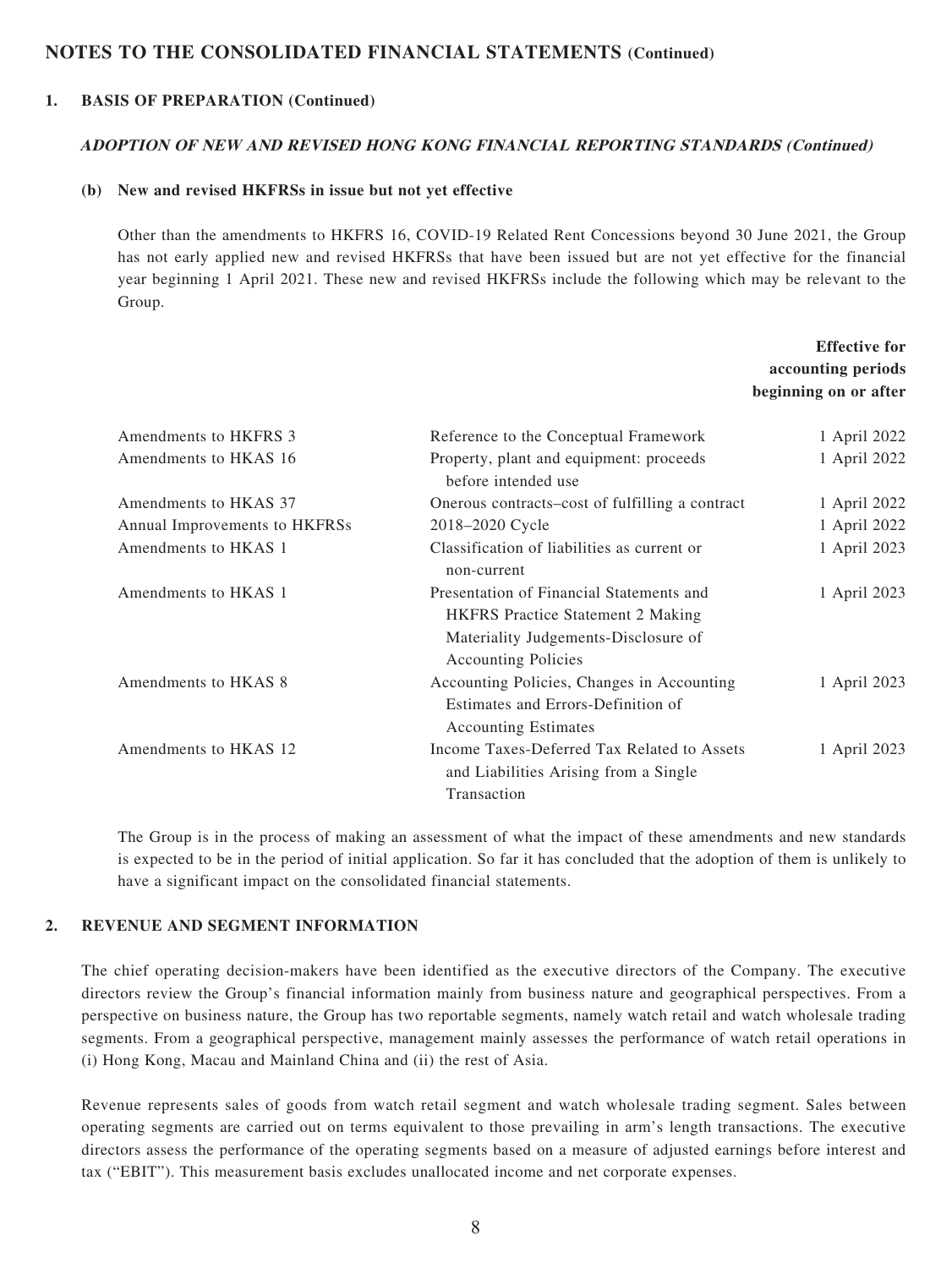#### **2. REVENUE AND SEGMENT INFORMATION (Continued)**

Unallocated income represents gain on disposal of a subsidiary. Net corporate expenses mainly represent corporate staff costs and provision for senior management bonus. Unallocated assets represent property, plant and equipment, investment properties and right-of-use assets at corporate level, unlisted equity investment, deferred tax assets and cash and cash equivalents. Unallocated liabilities represent lease liabilities, other payables and accruals at corporate level, bank borrowings, deferred tax liabilities and income tax payable.

#### **For the year ended 31 March 2022**

|                                                                        | Watch retail                                                           |                                        |                                                  |                                 |
|------------------------------------------------------------------------|------------------------------------------------------------------------|----------------------------------------|--------------------------------------------------|---------------------------------|
|                                                                        | Hong Kong,<br>Macau and<br><b>Mainland</b><br>China<br><b>HK\$'000</b> | <b>Rest of Asia</b><br><b>HK\$'000</b> | Watch<br>wholesale<br>trading<br><b>HK\$'000</b> | <b>Total</b><br><b>HK\$'000</b> |
| Revenues from contracts with customers within the<br>scope of HKFRS 15 |                                                                        |                                        |                                                  |                                 |
| - Gross segment                                                        | 242,664                                                                | 198,748                                | 392,540                                          | 833,952                         |
| - Inter-segment                                                        |                                                                        |                                        | (141, 445)                                       | (141, 445)                      |
| Sales to external customers                                            | 242,664                                                                | 198,748                                | 251,095                                          | 692,507                         |
| Timing of revenue recognition                                          |                                                                        |                                        |                                                  |                                 |
| - At a point in time                                                   | 242,664                                                                | 198,748                                | 251,095                                          | 692,507                         |
| <b>Segment results</b>                                                 | (72, 797)                                                              | (1, 381)                               | 45,839                                           | (28, 339)                       |
| Net corporate expenses                                                 |                                                                        |                                        |                                                  | (43, 223)                       |
| Finance costs                                                          |                                                                        |                                        |                                                  | (19, 275)                       |
| Loss before tax                                                        |                                                                        |                                        |                                                  | (90, 837)                       |
| Income tax expense                                                     |                                                                        |                                        |                                                  | (15, 623)                       |
| Loss for the year                                                      |                                                                        |                                        |                                                  | (106, 460)                      |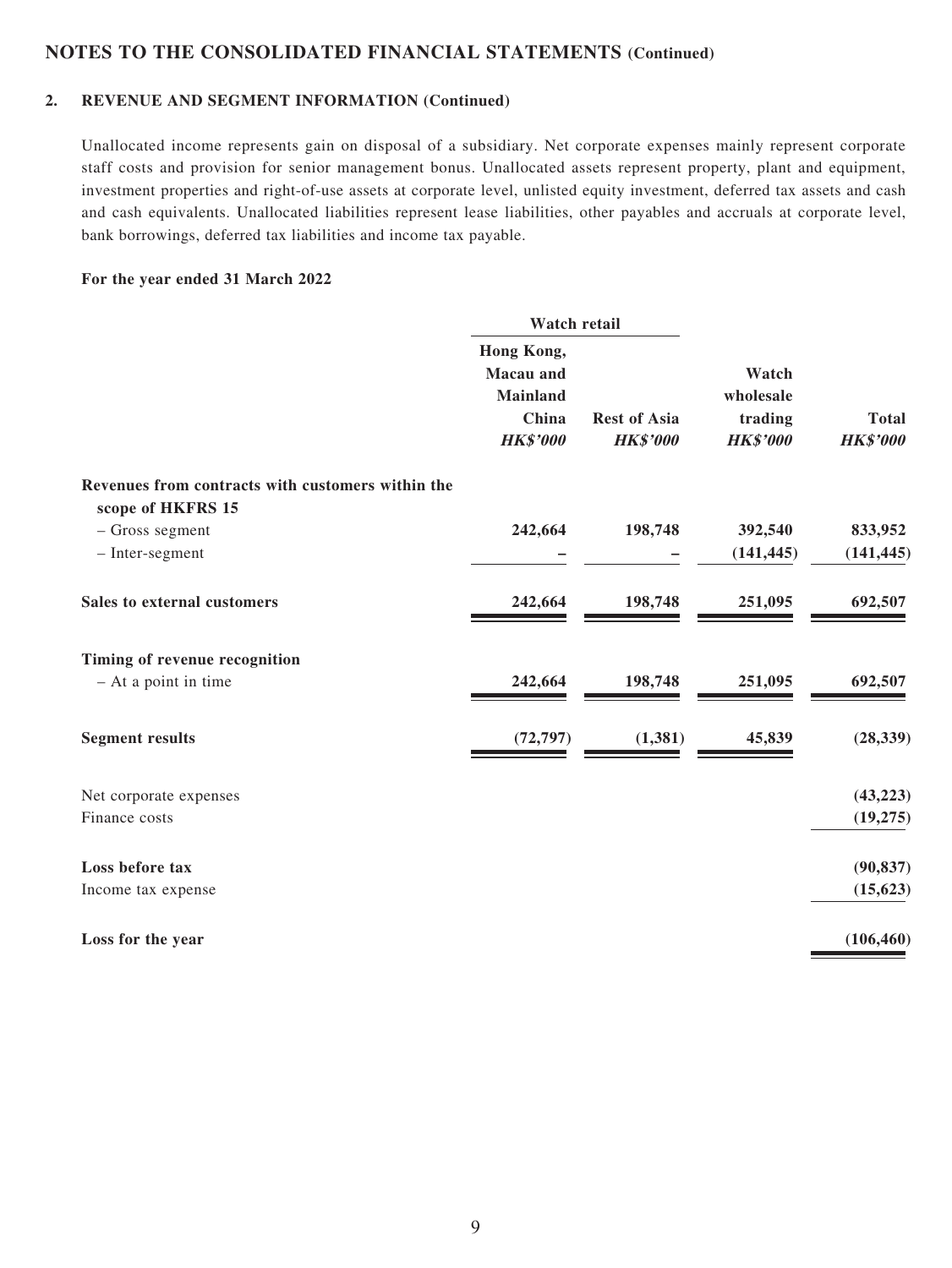## **2. REVENUE AND SEGMENT INFORMATION (Continued)**

**For the year ended 31 March 2022 (Continued)**

|                                 |                                                                               | Watch retail                           |                                                  |                                |                                 |
|---------------------------------|-------------------------------------------------------------------------------|----------------------------------------|--------------------------------------------------|--------------------------------|---------------------------------|
|                                 | Hong Kong,<br><b>Macau</b> and<br><b>Mainland</b><br>China<br><b>HK\$'000</b> | <b>Rest of Asia</b><br><b>HK\$'000</b> | Watch<br>wholesale<br>trading<br><b>HK\$'000</b> | Unallocated<br><b>HK\$'000</b> | <b>Total</b><br><b>HK\$'000</b> |
| Capital expenditures            | (5,159)                                                                       | (2,387)                                | (296)                                            | (1,276)                        | (9, 118)                        |
| Depreciation:                   |                                                                               |                                        |                                                  |                                |                                 |
| - Property, plant and equipment | (4,099)                                                                       | (5, 499)                               | (600)                                            | (14,710)                       | (24,908)                        |
| - Right-of-use assets           | (29, 108)                                                                     | (36, 803)                              | (6, 540)                                         | (3,178)                        | (75, 629)                       |
| Impairment of:                  |                                                                               |                                        |                                                  |                                |                                 |
| - Property, plant and equipment | (1,086)                                                                       | (14)                                   |                                                  | (9,367)                        | (10, 467)                       |
| - Intangible assets             |                                                                               |                                        | (2,722)                                          |                                | (2,722)                         |
| - Right-of-use assets           | (8,051)                                                                       | (7)                                    |                                                  |                                | (8,058)                         |
| Fair value change of investment |                                                                               |                                        |                                                  |                                |                                 |
| properties                      | (10,700)                                                                      |                                        |                                                  | (2,900)                        | (13,600)                        |
| Provision for inventories       | (2,275)                                                                       | (773)                                  | (2,756)                                          |                                | (5,804)                         |
| Inventories written off         | (757)                                                                         | (34)                                   | (74)                                             |                                | (865)                           |
| Segment assets                  | 375,063                                                                       | 138,205                                | 254,438                                          | 414,324                        | 1,182,030                       |
| Segment liabilities             | (88,008)                                                                      | (53,216)                               | (83, 857)                                        | (572, 201)                     | (797, 282)                      |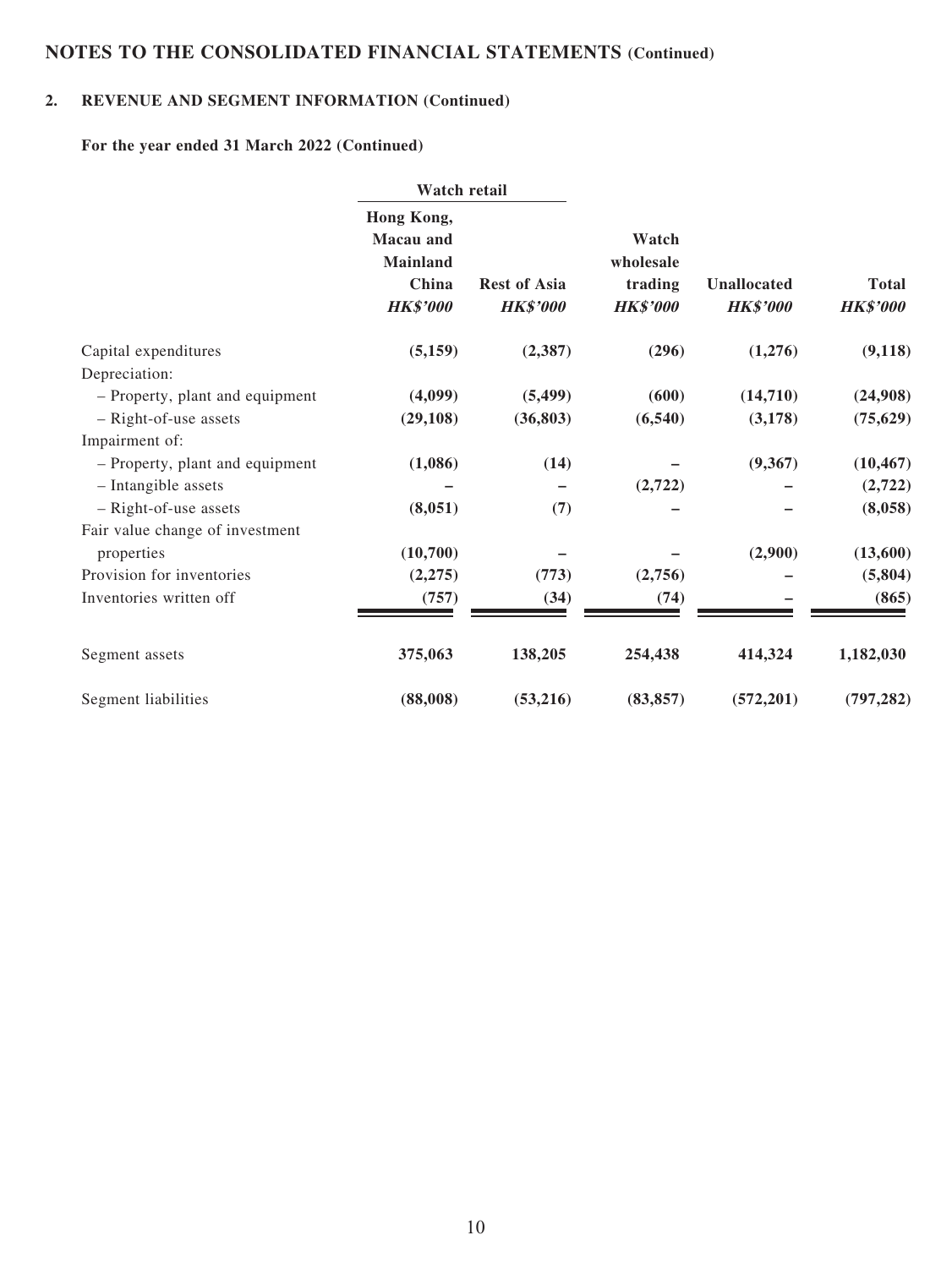## **2. REVENUE AND SEGMENT INFORMATION (Continued)**

For the year ended 31 March 2021

|                                                   | Watch retail |              |           |           |
|---------------------------------------------------|--------------|--------------|-----------|-----------|
|                                                   | Hong Kong,   |              |           |           |
|                                                   | Macau and    |              | Watch     |           |
|                                                   | Mainland     |              | wholesale |           |
|                                                   | China        | Rest of Asia | trading   | Total     |
|                                                   | HK\$'000     | HK\$'000     | HK\$'000  | HK\$'000  |
| Revenues from contracts with customers within the |              |              |           |           |
| scope of HKFRS 15                                 |              |              |           |           |
| - Gross segment                                   | 254,287      | 218,214      | 351,756   | 824,257   |
| - Inter-segment                                   |              |              | (117,990) | (117,990) |
| Sales to external customers                       | 254,287      | 218,214      | 233,766   | 706,267   |
| Timing of revenue recognition                     |              |              |           |           |
| - At a point in time                              | 254,287      | 218,214      | 233,766   | 706,267   |
| <b>Segment results</b>                            | (75, 145)    | 5,543        | 20,037    | (49, 565) |
| Unallocated income                                |              |              |           | 97,778    |
| Net corporate expenses                            |              |              |           | (75, 393) |
| Finance costs                                     |              |              |           | (28, 710) |
| Loss before tax                                   |              |              |           | (55,890)  |
| Income tax expense                                |              |              |           | (25, 731) |
| Loss for the year                                 |              |              |           | (81, 621) |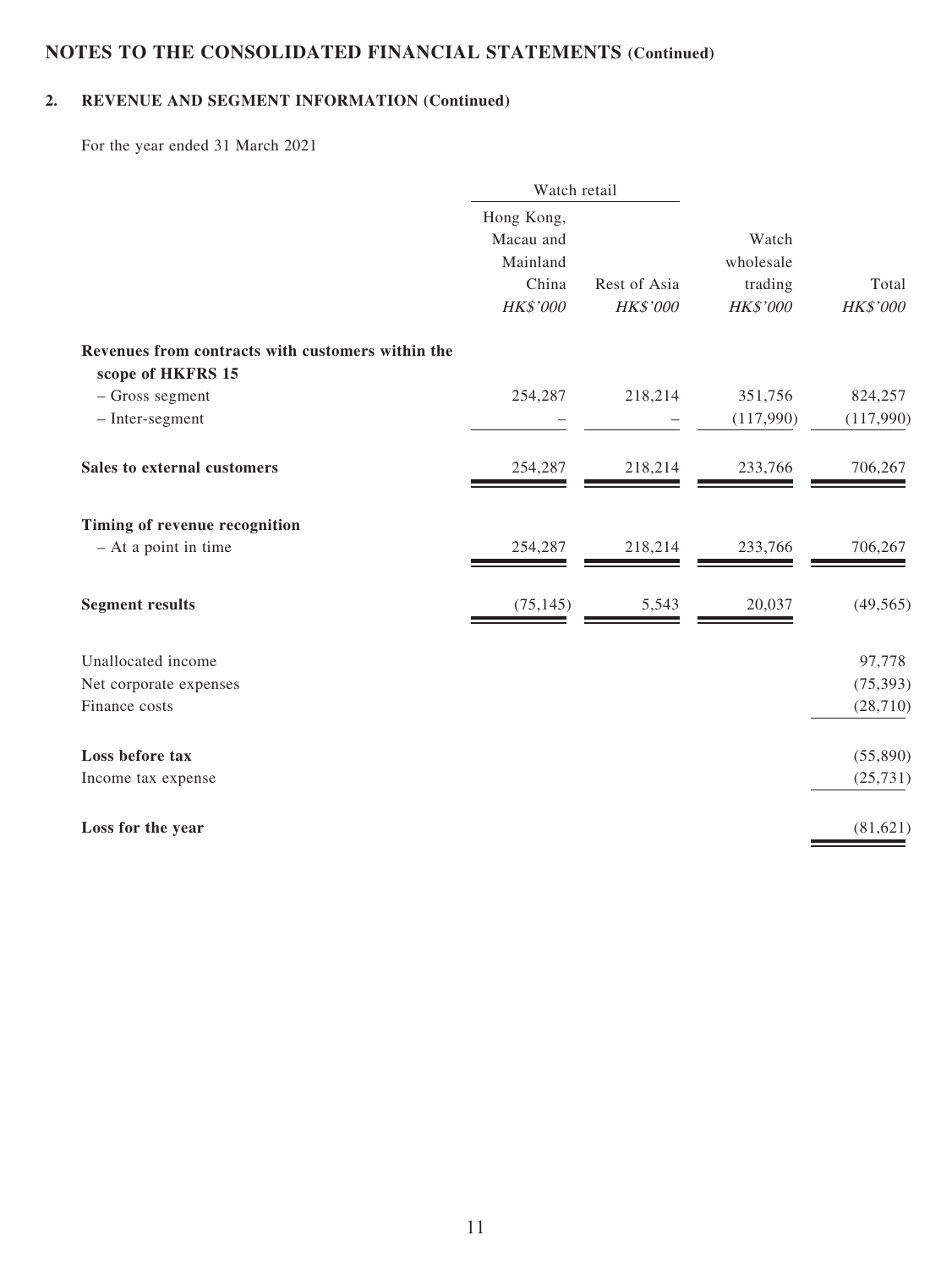## **2. REVENUE AND SEGMENT INFORMATION (Continued)**

For the year ended 31 March 2021 (Continued)

|                                 | Watch retail                                             |                          |                                           |                         |                   |
|---------------------------------|----------------------------------------------------------|--------------------------|-------------------------------------------|-------------------------|-------------------|
|                                 | Hong Kong,<br>Macau and<br>Mainland<br>China<br>HK\$'000 | Rest of Asia<br>HK\$'000 | Watch<br>wholesale<br>trading<br>HK\$'000 | Unallocated<br>HK\$'000 | Total<br>HK\$'000 |
| Capital expenditures            | (3,039)                                                  | (744)                    | (311)                                     | (59)                    | (4, 153)          |
| Depreciation:                   |                                                          |                          |                                           |                         |                   |
| - Property, plant and equipment | (6,000)                                                  | (7, 454)                 | (1,116)                                   | (13,279)                | (27, 849)         |
| - Right-of-use assets           | (58, 591)                                                | (40,208)                 | (6, 403)                                  | (3,181)                 | (108, 383)        |
| Impairment of:                  |                                                          |                          |                                           |                         |                   |
| - Property, plant and equipment | (1,300)                                                  | (258)                    |                                           | (5,986)                 | (7, 544)          |
| - Intangible assets             |                                                          |                          | (5,583)                                   |                         | (5,583)           |
| - Right-of-use assets           | (14,388)                                                 | (1,288)                  |                                           |                         | (15,676)          |
| Fair value change of investment |                                                          |                          |                                           |                         |                   |
| properties                      | (15,300)                                                 |                          |                                           | (32,800)                | (48,100)          |
| Provision for inventories       | (2,168)                                                  | (121)                    | (22, 596)                                 |                         | (24, 885)         |
| Inventories written off         | (1, 425)                                                 | (54)                     | (81)                                      |                         | (1, 560)          |
| Segment assets                  | 418,242                                                  | 153,402                  | 257,349                                   | 528,845                 | 1,357,838         |
| Segment liabilities             | (111, 019)                                               | (71, 537)                | (80,054)                                  | (600, 631)              | (863, 241)        |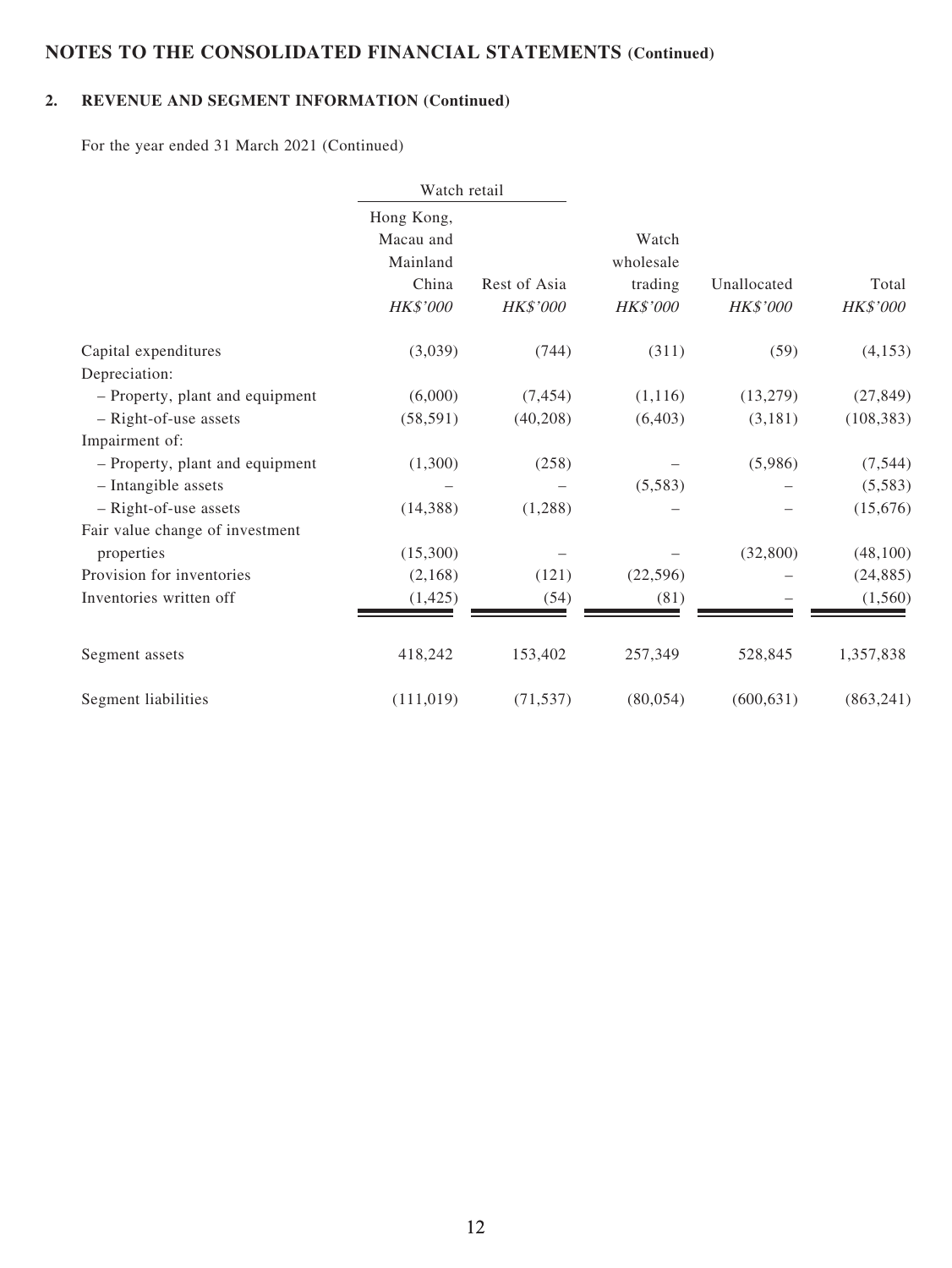#### **2. REVENUE AND SEGMENT INFORMATION (Continued)**

#### **Geographical information**

An analysis of the Group's revenue and segment results by geographical area are as follows:

|                                     | Revenue                 |                         | <b>Segment results</b>  |                         |
|-------------------------------------|-------------------------|-------------------------|-------------------------|-------------------------|
|                                     | 2022<br><b>HK\$'000</b> | 2021<br><b>HK\$'000</b> | 2022<br><b>HK\$'000</b> | 2021<br><b>HK\$'000</b> |
| Hong Kong, Macau and Mainland China | 341,221                 | 343,832                 | (53, 451)               | (54,215)                |
| Rest of Asia                        | 351,158                 | 362,122                 | 28,742                  | 30,125                  |
| Europe                              | 128                     | 313                     | (3,630)                 | (25, 475)               |
|                                     | 692,507                 | 706,267                 | (28, 339)               | (49, 565)               |

An analysis of the Group's non-current assets (other than equity investment at fair value through other comprehensive income and deferred tax assets) by geographical area is as follows:

|                                     | 2022            | 2021            |
|-------------------------------------|-----------------|-----------------|
|                                     | <b>HK\$'000</b> | <b>HK\$'000</b> |
| Hong Kong, Macau and Mainland China | 509,516         | 600,058         |
| Rest of Asia                        | 77,059          | 123,703         |
| Europe                              | 36,965          | 36,507          |
|                                     | 623,540         | 760,268         |

The revenue information above is based on the locations of the customers.

These were no revenue transactions with a single external customer which amounted to 10% or more of the Group's revenue during the year (2021: Nil).

Revenue recognised that was included in contract liabilities at the beginning of the reporting period:

|                  | 2022<br><b>HK\$'000</b> | 2021<br>HK\$'000 |
|------------------|-------------------------|------------------|
| Sales of watches | 2,164                   | 451              |

#### **Performance obligations**

The performance obligation is satisfied upon delivery of the goods and payment is mainly on cash and credit card settlement, except for wholesale customers, where payment is due within credit period from delivery. As at 31 March 2022, the remaining performance obligations (unsatisfied or partially unsatisfied) are part of contracts that have an original expected duration of one year or less, the transaction price allocated to which is not presented according to practical expedient in HKFRS 15.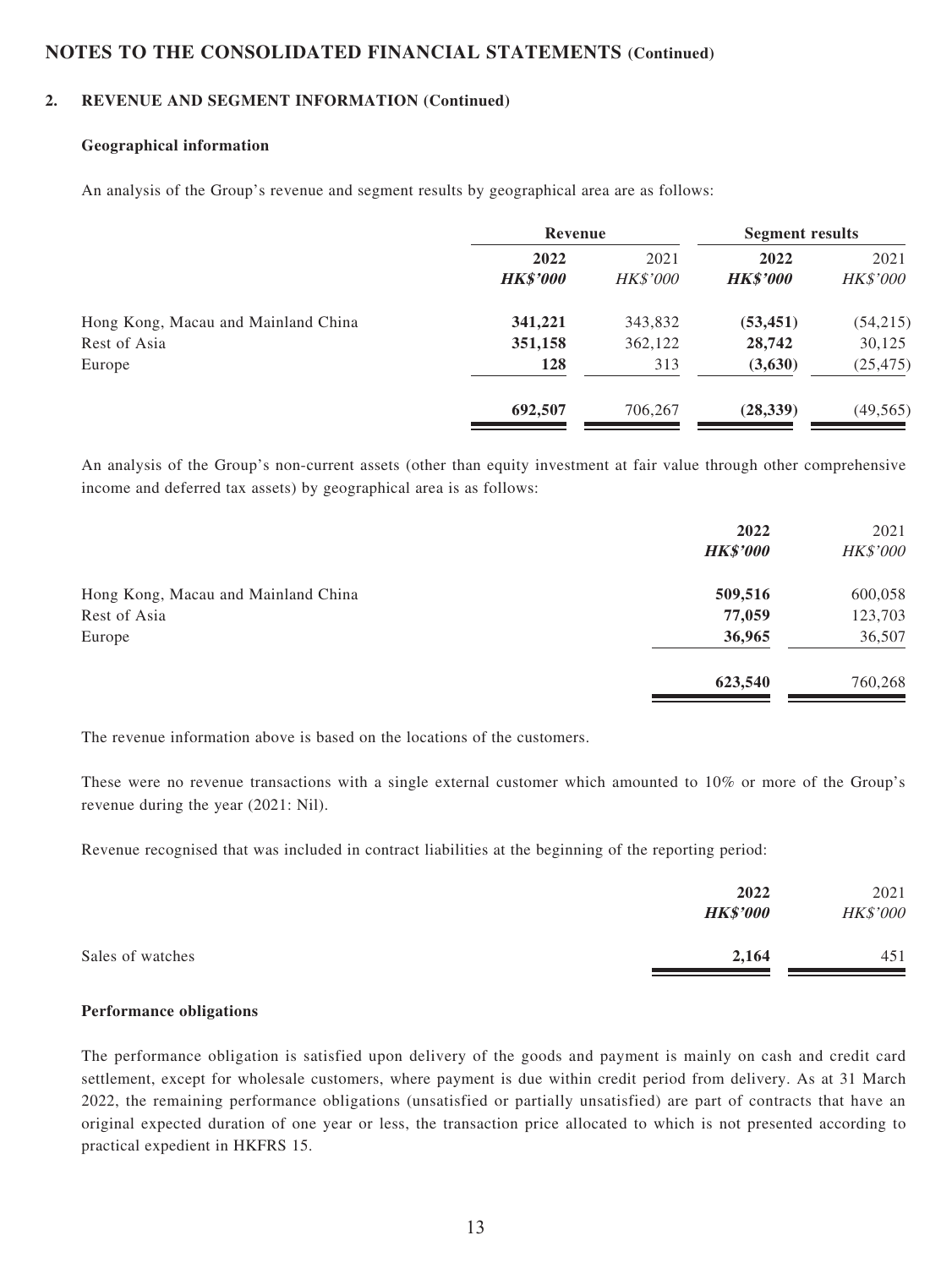#### **3. INCOME TAX EXPENSE**

|                                           | 2022            | 2021     |
|-------------------------------------------|-----------------|----------|
|                                           | <b>HK\$'000</b> | HK\$'000 |
| Current tax                               |                 |          |
| - Hong Kong profits tax                   | 2,841           | 2,905    |
| - Overseas profits tax                    | 5,113           | 4,960    |
| $-$ (Over)/under provision in prior years | (356)           | 59       |
|                                           | 7,598           | 7,924    |
| Deferred tax                              | 8,025           | 17,807   |
|                                           | 15,623          | 25,731   |
|                                           |                 |          |

The provision for Hong Kong profits tax for 2022 is calculated at 16.5% (2021: 16.5%) of the estimated assessable profits for the year. Taxation on overseas profits has been calculated on the estimated assessable profits for the year at the rates of taxation prevailing in the jurisdictions in which the Group operates.

#### **4. LOSS PER SHARE**

#### **Basic**

Basic loss per share is calculated by dividing the Group's loss attributable to equity holders of the Company by the weighted average number of ordinary shares in issue during the year.

|                                                                                   | 2022       | 2021      |
|-----------------------------------------------------------------------------------|------------|-----------|
| Loss attributable to equity holders of the Company (HK\$'000)                     | (106, 716) | (81, 890) |
| Weighted average number of ordinary shares in issue <i>(thousands)</i>            | 1,046,474  | 1,046,474 |
| Basic loss per share attributable to the equity holders of the Company (HK cents) | (10.20)    | (7.83)    |

#### **Diluted**

Diluted loss per share for the years ended 31 March 2021 and 31 March 2022 are the same as the basic loss per share amounts as there were no potentially dilutive ordinary shares in issues during two years.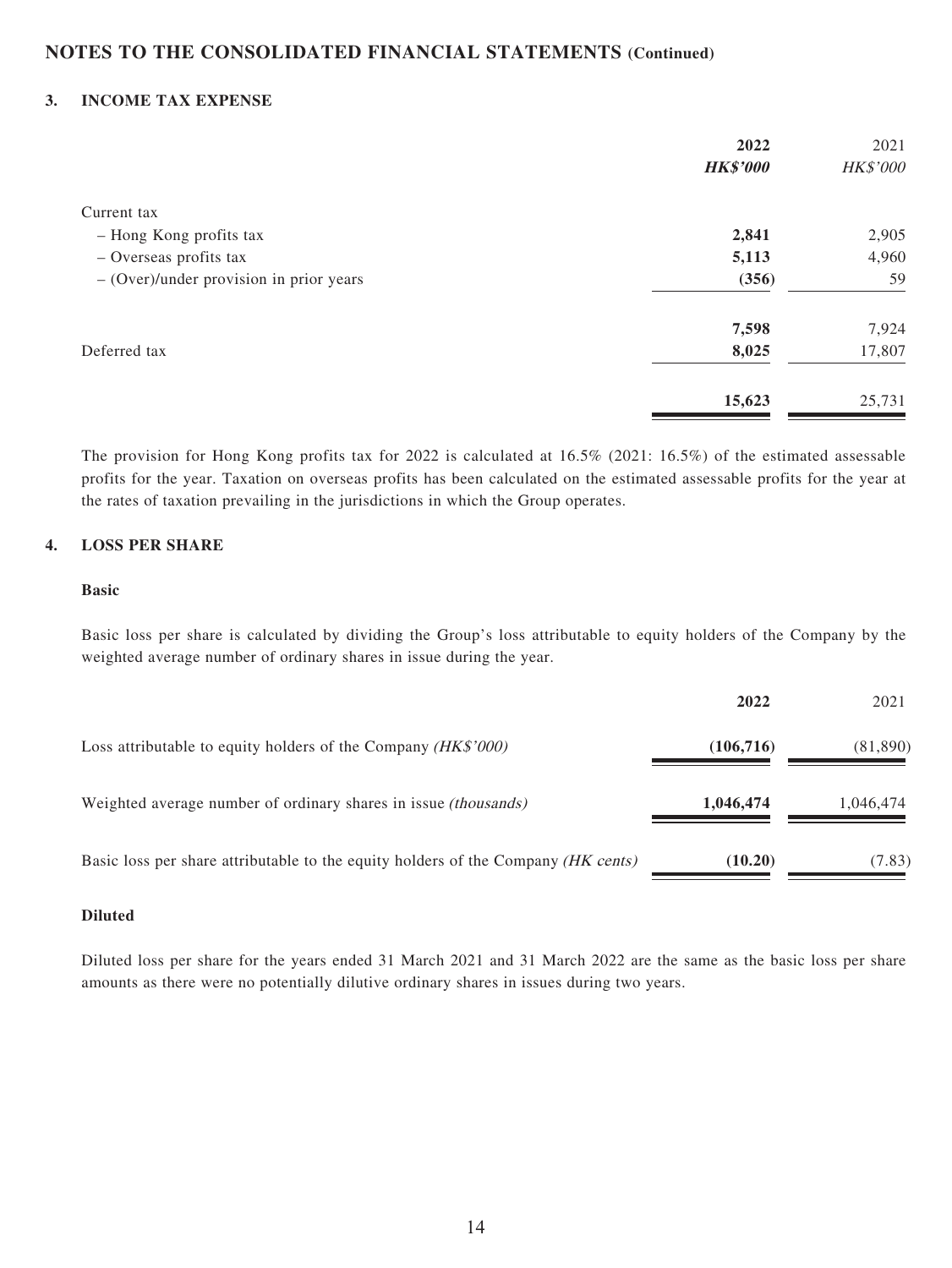#### **5. TRADE AND OTHER RECEIVABLES**

| 2022            | 2021      |
|-----------------|-----------|
| <b>HK\$'000</b> | HK\$'000  |
| 83,678          | 79,424    |
| (23)            | (20)      |
| 83,655          | 79,404    |
| 7,298           | 12,603    |
| 54,321          | 65,817    |
| 5,223           | 4,797     |
| 150,497         | 162,621   |
| (14, 757)       | (20, 643) |
| 135,740         | 141,978   |
|                 |           |

The ageing analysis of the trade receivables based on invoice date is as follows:

|              | 2022<br><b>HK\$'000</b> | 2021<br>HK\$'000 |
|--------------|-------------------------|------------------|
| $0-60$ days  | 39,081                  | 35,947           |
| Over 60 days | 44,597                  | 43,477           |
|              | 83,678                  | 79,424           |

#### Note:

The Group engages designated import and export agents for the importation of products from the subsidiaries in Hong Kong to the subsidiaries in the Mainland China. The balances due from and due to the import and export agents are settled on a back-to-back basis, and such balances are repayable on demand. The Group's trade receivables and trade payables include balances due from and due to the import and export agents of HK\$33.253 million as at 31 March 2022 (2021: HK\$33.955 million).

Other than the balances due from the import and export agents, the Group allows an average credit period of 60 days (2021: 60 days) from the invoice date to its trade receivables.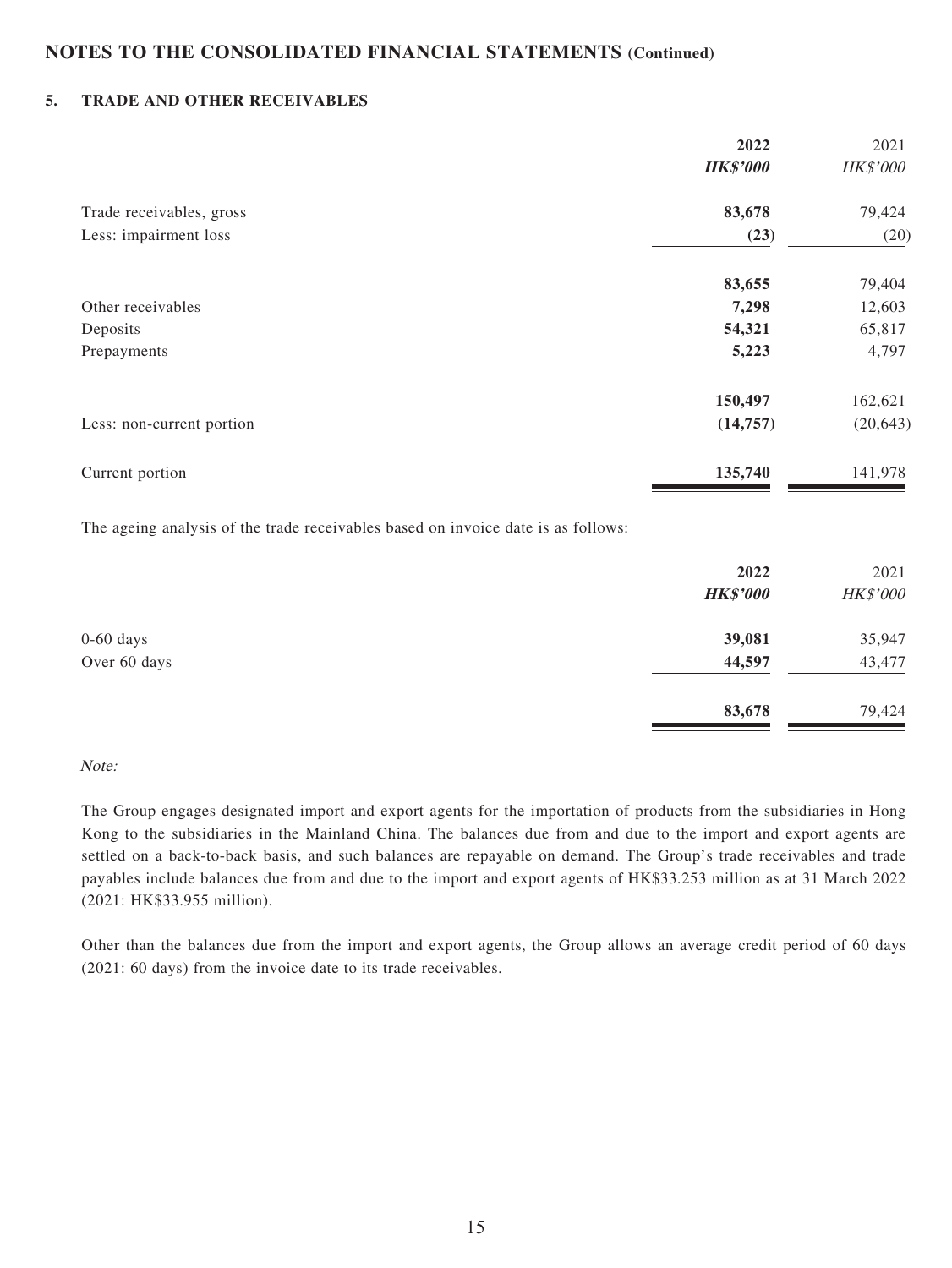### **6. TRADE AND OTHER PAYABLES**

|                      | 2022            | 2021     |
|----------------------|-----------------|----------|
|                      | <b>HK\$'000</b> | HK\$'000 |
| Trade payables       | 71,388          | 60,185   |
| Contract liabilities | 1,280           | 2,164    |
| Other payables       | 60,431          | 27,603   |
| Accruals             | 47,535          | 58,772   |
|                      | 180,634         | 148,724  |
|                      |                 |          |

Trade payables are unsecured and usually paid within 30 days of recognition.

The ageing analysis of the trade payables based on invoice date is as follows:

|              | 2022<br><b>HK\$'000</b> | 2021<br>HK\$'000 |
|--------------|-------------------------|------------------|
| $0-60$ days  | 34,348                  | 24,027           |
| Over 60 days | 37,040                  | 36,158           |
|              | 71,388                  | 60,185           |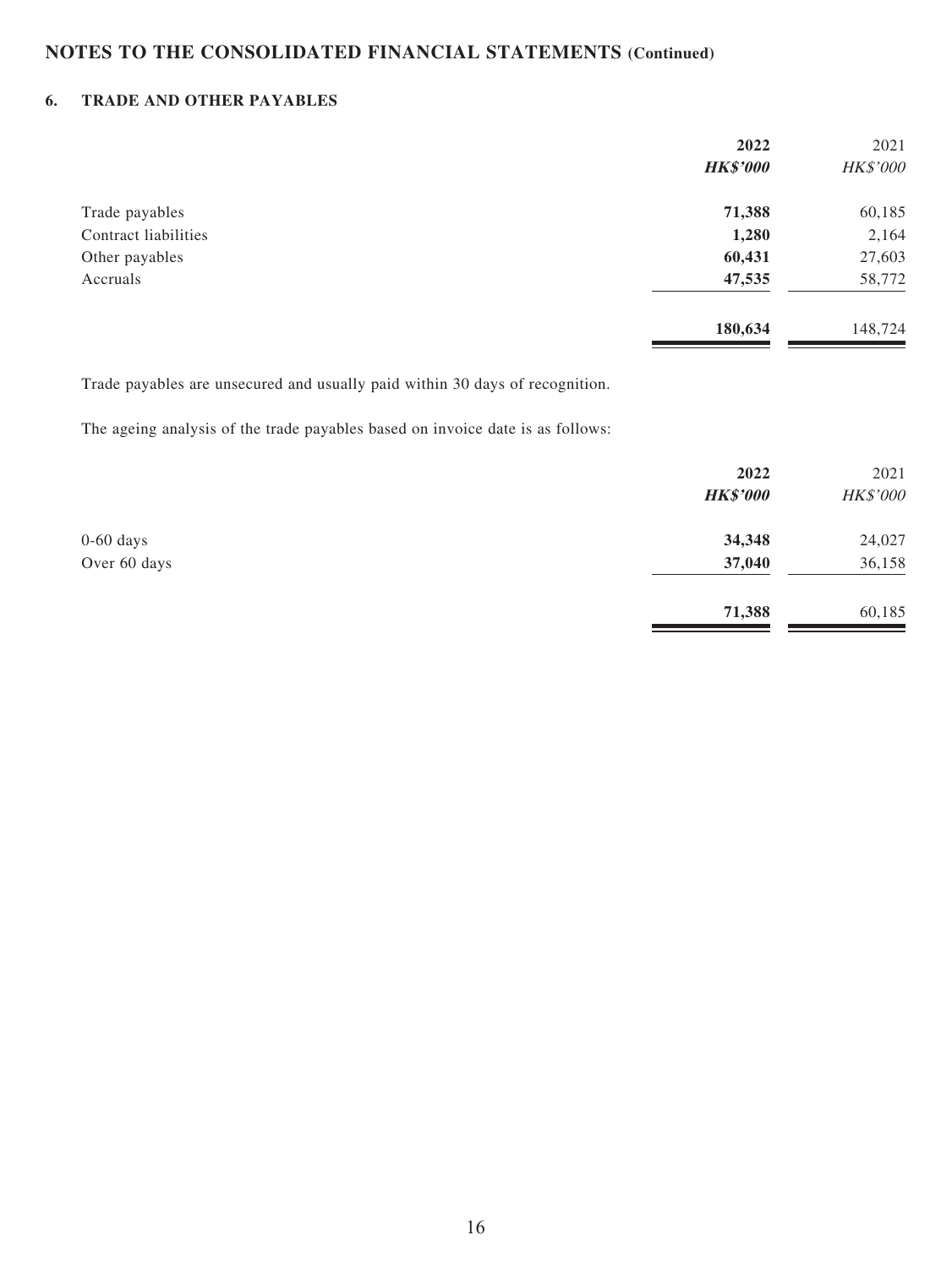### **7. DISPOSAL OF A SUBSIDIARY**

On 6 January 2021, the Group disposed of 100% of its entire equity interest in STL Properties Limited, a wholly owned subsidiary of the Group for a cash consideration of HK\$107.965 million.

Details of net assets of STL Properties Limited at date of disposal were as follows:

|    |                                     |      | 2021           |
|----|-------------------------------------|------|----------------|
|    |                                     |      | HK\$'000       |
|    | Property, plant and equipment       |      | 10,761         |
|    | Deposits and prepayments            |      | $\overline{2}$ |
|    | Income tax payable                  |      | (37)           |
|    | Deferred tax liabilities            |      | (539)          |
|    | Total net assets disposed           |      | 10,187         |
|    | Consideration                       |      |                |
|    | Cash consideration                  |      | 107,965        |
|    | Gain on disposal of a subsidiary    |      |                |
|    | Cash consideration received         |      | 107,965        |
|    | Net assets disposed                 |      | (10, 187)      |
|    | Gain on disposal                    |      | 97,778         |
|    | Net cash inflow arising on disposal |      |                |
|    | Cash consideration received         |      | 107,965        |
| 8. | ASSETS CLASSIFIED AS HELD FOR SALE  |      |                |
|    |                                     | 2022 | 2021           |

|                                                                | -----           | 2021            |
|----------------------------------------------------------------|-----------------|-----------------|
|                                                                | <b>HK\$'000</b> | <i>HK\$'000</i> |
| Land and buildings transfer from property, plant and equipment | 41,311          |                 |

On 28 January 2022, the Group entered into a provisional agreement with an independent third party seeking to dispose one of its properties and anticipates that the disposal will be completed by August 2022. Further on 10 February 2022, a sale and purchase agreement were executed, both parties have reached a consensus on the selling price of HK\$120 million and a deposit sum of HK\$12 million was received by the Group before 31 March 2022.

The directors of the Company expect that the fair value less costs to sell of the business will be higher than the aggregate carrying amount of the property. Therefore, no impairment loss was recognised neither on reclassification of the assets nor as at 31 March 2022.

As at 31 March 2022, the assets classified as held for sale were pledged as security for the Group's bank borrowings.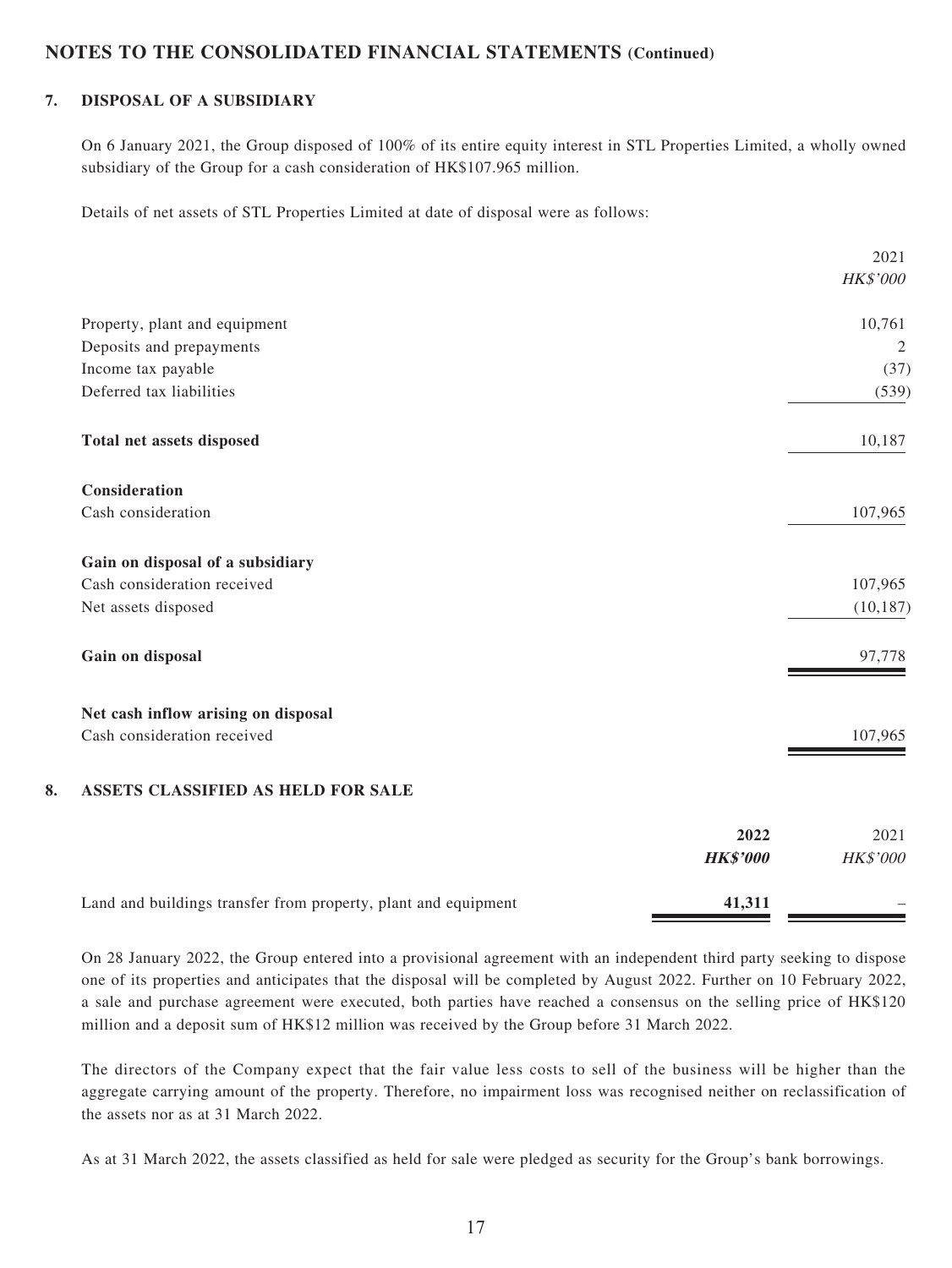## **MANAGEMENT DISCUSSION AND ANALYSIS**

- Group Turnover slightly down 1.95% to HK\$692.5 million
- Loss Attributable to Equity Holders of the Company of HK\$106.7 million (FY2020/21: HK\$81.9 million)

Despite economic activities continued to be disrupted by the pandemic, as well as movement control in some of our operating regions, Group turnover decreased mildly by 1.95% to HK\$692.5 million (FY2020/21: HK\$706.3 million) for the year under review. A loss attributable to Group equity holders of HK\$106.7 million was recorded after taking into account of the following non-cash items:

- the accounting impact from HKFRS 16 Leases (non-cash) of HK\$29.1 million (income) (FY2020/21: HK\$76.3 million (income));
- an impairment loss (non-cash) of HK\$8.1 million (FY2020/21: HK\$15.7 million) relating to rightof-use assets mainly arising from retail stores with declined store profitability;
- an impairment loss (non-cash) of HK\$23.0 million (FY2020/21: HK\$54.1 million) due to revaluation of investment properties and leasehold land and buildings as at year end;
- a stock provision expense relating to slow-moving watch movements was nil in FY2021/22 (FY2020/21: HK\$19.3 million); and
- an impairment of intangible assets (non-cash) of HK\$2.7 million (FY2020/21: HK\$5.6 million) due to reducing recoverable amount.

If the above non-cash items were excluded, the Group would have reported a loss of HK\$102.0 million in FY2021/22. This represents an improvement of 36.8% compared with a loss in FY2020/21 of HK\$161.3 million after excluding the above non-cash items and the gain on disposal of a subsidiary of HK\$97.8 million (relating to a property in Hong Kong). This improvement was due to ongoing enhancement in operating efficiency.

As the COVID-19 situation started to be stabilised in some of the Group's operating regions, it is noticed that the Group's turnover has picked up with an increase of 26.1% in the 2H FY2021/22 compared with 1H FY2021/22. This momentum continued from April to May 2022 with annual growth of 17% due to rebound in consumer sentiments in Hong Kong and Southeast Asia.

The Group gross profit margin improved to 46.7% compared with 46.0% in FY2020/21 as a result of fine tuning of product portfolio.

Various government subsidies of approximately HK\$8.4 million (FY2020/21: HK\$31.2 million) were received in our operating regions during the reporting period.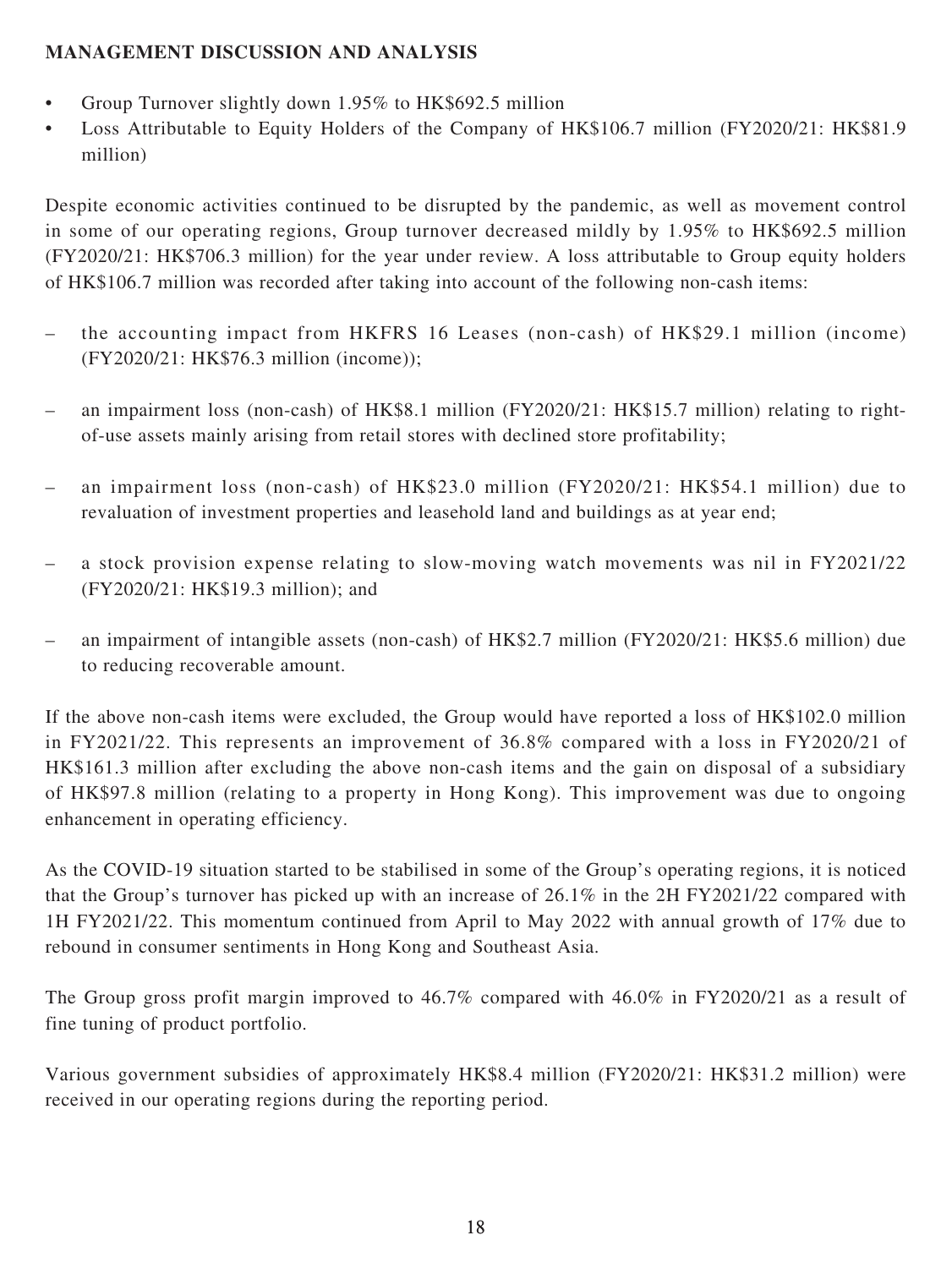In FY2021/22, the Group continued to implement measures to further reduce operating costs and strengthen liquidity, including the below:-

- selling expenses (excluding expenses related to investment in brand building) fell by 15.0% mainly due to reduced rental expenses and other overheads at shops;
- general and administrative expenses maintained at same level as last year following a decrease for two consecutive years of 13.3% in FY2020/21 and 21.6% in FY2019/20;
- strict inventory control and prudent stock procurement to reduce Group inventory balance which declined by 2.5% or HK\$6.6 million compared with the balance at 31 March 2021.

## **FINAL DIVIDEND**

The Board does not recommend the payment of a final dividend for the year ended 31 March 2022 (2021: Nil per ordinary share).

## **CITY CHAIN GROUP**

The CITY CHAIN Group operates around 142 stores in Hong Kong, Macau, Mainland China ("Greater China"), Singapore, Thailand and Malaysia together with online stores under our own brands of "CITY CHAIN" and "SOLVIL et TITUS" respectively.

The CITY CHAIN Group reported a 6.6% decline in turnover to HK\$441.4 million (FY2020/21: HK\$472.5 million) and a loss before interest and tax (LBIT) of HK\$74.2 million (FY2020/21: HK\$69.6 million).

In FY2021/22, the CITY CHAIN Group recorded a profitable result in e-commerce business in Hong Kong and Southeast Asia regions with annual sales growth of 14.3% and 102% respectively. Under the pandemic, we are strengthening product assortment and accelerating our pace of investment in our online operations. As such, interactions with consumers were enhanced so that the sales via omni channels were boosted with the enhanced awareness of our own brands "CITY CHAIN" and "SOLVIL et TITUS".

## **Greater China**

In Hong Kong, the retail sales were improved by 8.3%. Same store sales also achieved a growth of 22.5%. However, the worsening Omicron spread in Mainland China and Macau offset such growth, causing the turnover for our CITY CHAIN operations in Greater China fell by 4.6% to HK\$242.7 million (FY2020/21: HK\$254.3 million). Greater China regions recorded LBIT of HK\$72.8 million (FY2020/21: LBIT HK\$75.1 million). If the accounting impact from HKFRS 16 Leases in both years was excluded, the LBIT for FY2021/22 would be HK\$96.5 million, improved by HK\$49.7 million or 34% from HK\$146.2 million for FY2020/21. A deficit in valuation of investment properties of HK\$10.7 million was recorded in FY2021/22 (FY2020/21: deficit of HK\$15.3 million).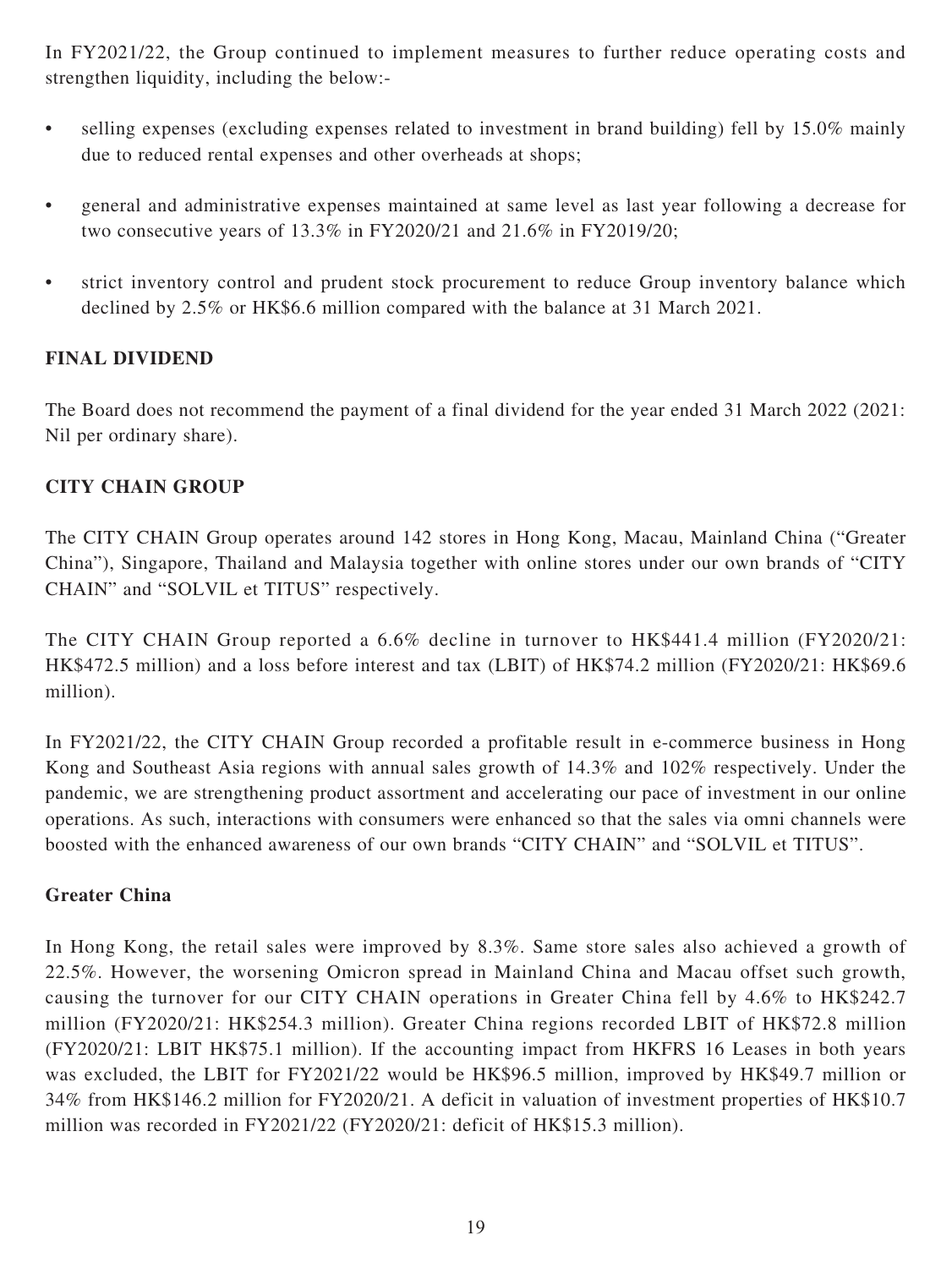Although there was fifth wave of the pandemic in Hong Kong in the quarter from January to March 2022, recovery has been noted since April 2022. Business was supported by a strengthened product portfolio, attributing an annual sales growth of approximately 22% in Hong Kong throughout April and May 2022.

Meanwhile, our online business in Hong Kong sustained a growing trend and a profit with y-o-y growth of 20.4% was recorded. At the same time, efficiency on our Mainland China watch e-commerce business also continued to improve.

## **Southeast Asia**

Our Southeast Asian operations in Singapore, Malaysia and Thailand were impacted by various extents of travel restrictions between June to August 2021. Despite these restrictions, by focusing on refreshing product portfolio, streamlining cost structure and developing omni channels, we have adapted to the new normal and achieved annual growth rate of approximately 102% for our e-commerce business.

Turnover at our Southeast Asian operations declined by 8.9% to HK\$198.7 million (FY2020/21: HK\$218.2 million) with an aggregate LBIT of HK\$1.4 million (FY2020/21: EBIT of HK\$5.5 million). Singapore and Malaysian operations posted an EBIT of HK\$8.4 million (FY2020/21: HK\$9.7 million) while Thailand operations posted a loss of HK\$9.8 million (FY2020/21: loss of HK\$4.2 million). With gradual reopening of economies, retail sales performance and profitability has improved since April 2022.

# **SUPPLY CHAIN MANAGEMENT AND WHOLESALE TRADING**

Turnover for this division comprising our supply chain and wholesale trading subsidiaries increased moderately by 7.4% to HK\$251.1 million (FY2020/21: HK\$233.8 million) and an EBIT of HK\$45.8 million was posted. (FY2020/21: HK\$20.0 million with a provision expense of HK\$19.3 million for slow-moving watch movements).

Being the sole distributor for "GRAND SEIKO" and "SEIKO" watches in Hong Kong, Macau, Singapore and Malaysia, our wholesale trading unit launched various marketing campaigns, which were well received, with prompt service support promoted sell-through rate to retailers.

## **GROUP OUTLOOK**

Although the global market continues to be affected by the pandemic, the Group strives to stay ahead of the changing consumer behaviour while maintains the prudent view on the short run outlook given the uncertainties in post-pandemic development and magnitude of economic recovery in our operating regions. The Group will continue to invest in the growing segment of e-commerce business and leverage available resources to integrate online and offline transaction channels. By developing these new business strategies, the Group shall be able to achieve the goal of accelerating sales growth and delivering satisfactory shopping experience particularly in online channels.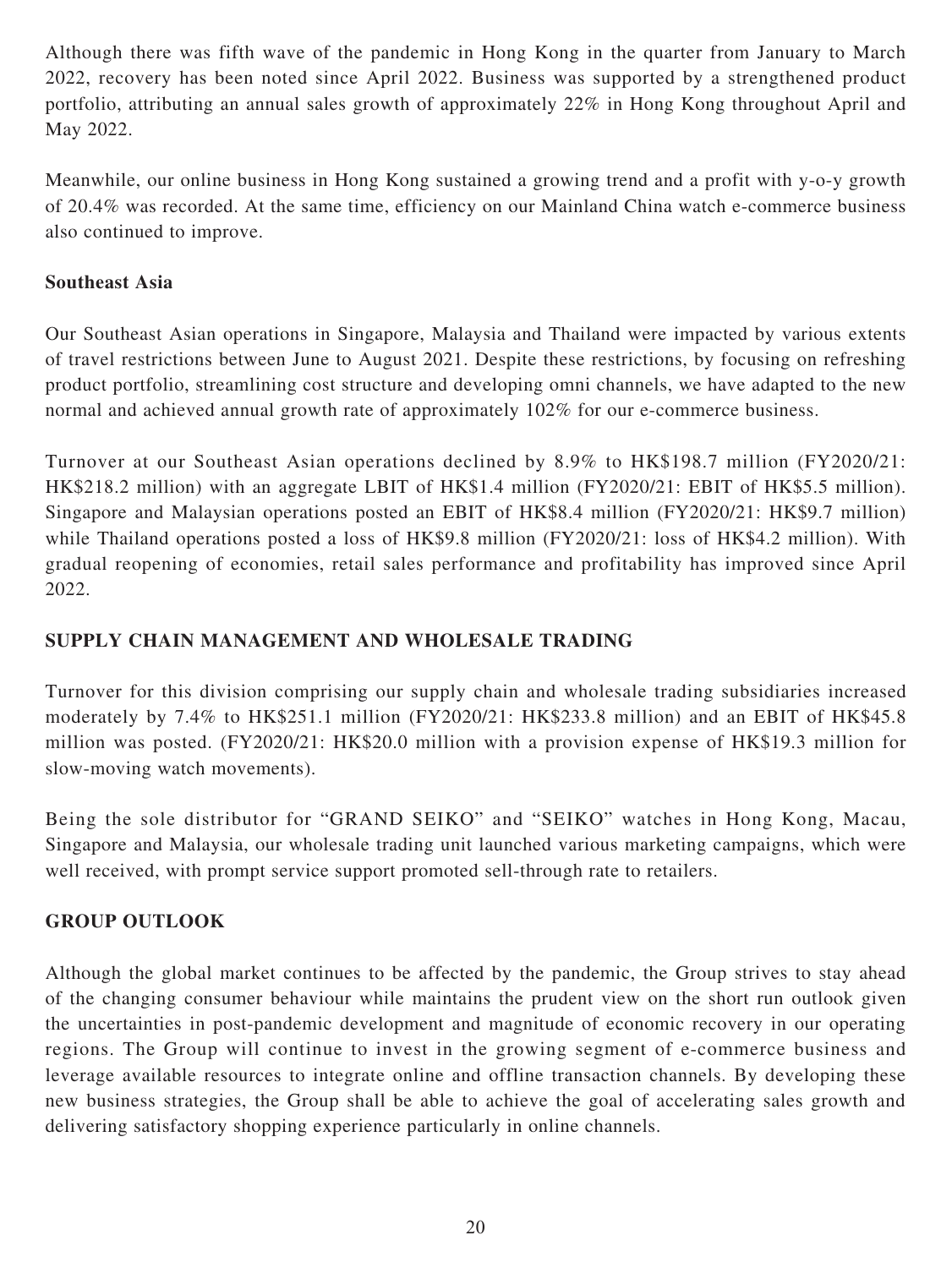## **FINANCE**

The Group's capital management, currency and interest rate movement are constantly monitored and reviewed by the management of the Group to address and manage relevant financial risks relating to the Group's operations. The Group maintains prudent treasury management policies to address liquidity to finance both short-term and long-term working capital needs for business operations. Funds are generated from business operating activities and banking facilities in the form of term loans and shortterm trading facilities. Forecast and actual cash flow analyses are continuously monitored. Maturity of assets and liabilities and requirement of financial resources for business operations are prudently managed.

Group gearing ratio was 95.7% (31 March 2021: 70.2%) with shareholders' funds standing at HK\$378.1 million (31 March 2021: HK\$487.5 million) and net debts of HK\$361.8 million (31 March 2021: HK\$342.5 million). The net debts are based on the bank borrowings of HK\$473.9 million (31 March 2021: HK\$512.8 million) and less bank balance and cash of HK\$112.1 million (31 March 2021: HK\$170.3 million). The bank borrowings comprised of HK\$226.2 million repayable within one year and HK\$247.7 million with scheduled repayment after one year but repayable on demand and were classified as current liabilities. The Group's cash inflow from its operations was HK\$92.2 million. The unutilized banking facilities as at 31 March 2022 was HK\$82.7 million.

On 28 January 2022, a subsidiary of the Group entered into a provisional agreement with an independent third party for the disposal ("Disposal") of a property in Hong Kong at a consideration of HK\$120 million. A deposit of HK\$12 million has been received by the Group before 31 March 2022. The Disposal will be completed in August 2022 ("Completion") and an unaudited gain on disposal of approximately HK\$79 million will be recognised in the financial year ending 31 March 2023. Upon Completion, the Group intends to utilize part of the net proceeds to partially repay bank loans of the Group and accordingly reduce future interest expenses and lower the gearing ratio to strengthen liquidity of the Group. The balance of the net proceeds will be retained as general working capital.

The Group's major borrowings are in Hong Kong dollars and mostly based on a floating rate at HIBOR or bank prime lending rates. As major assets of the Group are in Hong Kong dollars, the natural hedge mechanism is applied.

As at 31 March 2022, the current assets and current liabilities were approximately HK\$549.9 million (31 March 2021: HK\$579.6 million) and HK\$734.9 million (31 March 2021: HK\$765.3 million), respectively. The current ratio was approximately 0.75 (0.76 as at 31 March 2021).

As at 31 March 2022, the Group's total equity funds amounted to HK\$384.7 million.

The Group does not use any financial instruments for hedging purposes.

The Group does not engage in speculative derivative trading.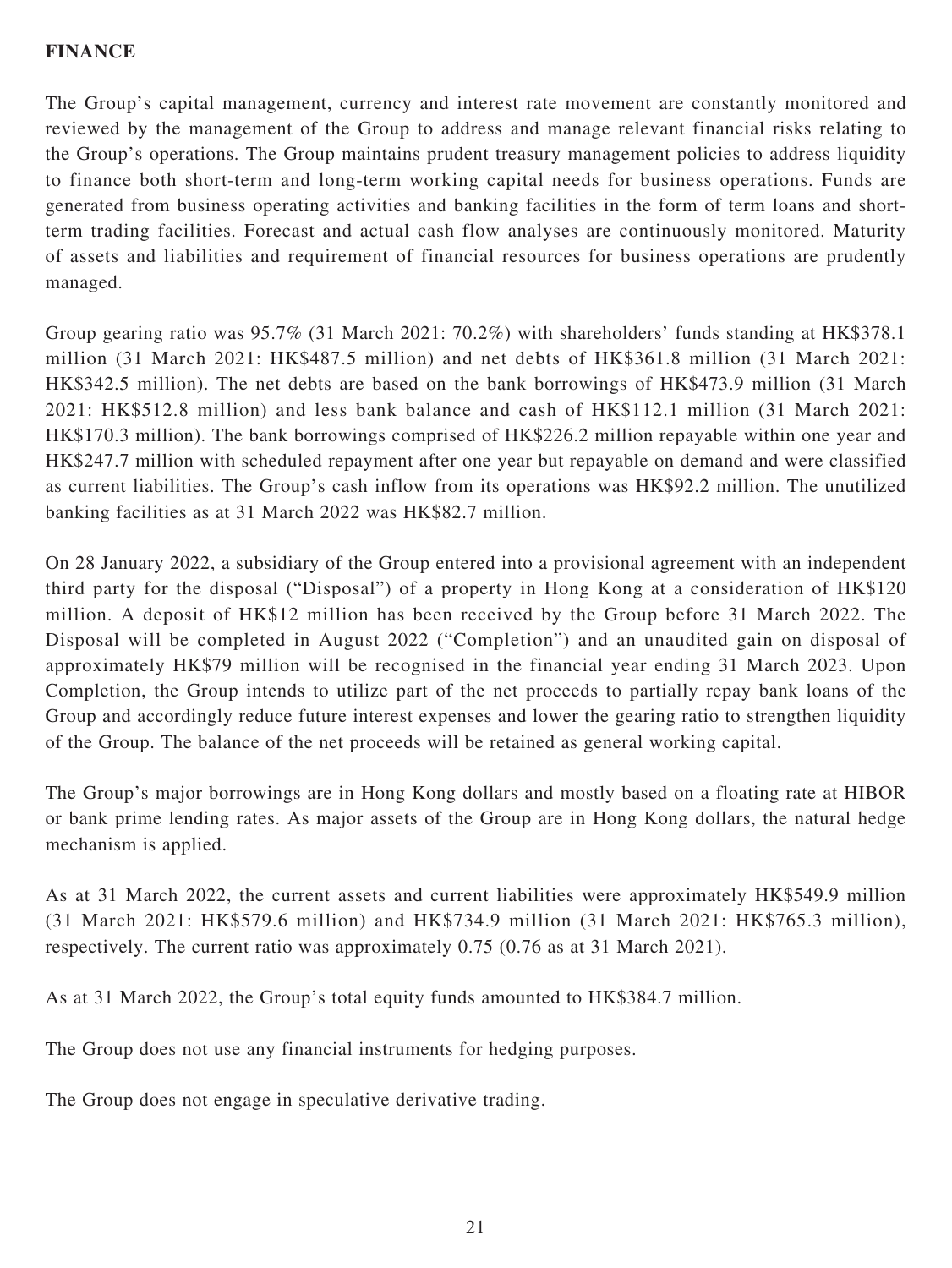As at 31 March 2022, a subsidiary of the Company had contingent liabilities in respect of bank guarantees given to landlords in lieu of rental deposits for certain retails shops and a supplier amounting to approximately HK\$5.296 million (2021: HK\$4.810 million).

The Group does not have plans for material investments or change of capital assets.

As at 31 March 2022, certain property, plant and equipment, investment properties and assets classified as held for sale amounting to HK\$479.8 million (31 March 2021: HK\$513.9 million of certain property, plant and equipment and investment properties) were pledged to secure banking facilities granted to the Group.

The investment properties and leasehold land and buildings were revalued by independent valuers as at 31 March 2022. An impairment loss of HK\$23.0 million was recorded in the year ended 31 March 2022 accordingly.

The annual results for FY2021/22 have been reviewed by the Audit Committee.

# **NUMBER AND REMUNERATION OF EMPLOYEES, REMUNERATION POLICIES, BONUS AND TRAINING SCHEMES**

The Group's remuneration policies are reviewed on a regular basis and remuneration packages are in line with market practices in the relevant countries where the Group operates. As at 31 March 2022, the Group had around 917 employees (31 March 2021: 1,025). The Group offers KPI related bonuses to eligible employees based on the performance of the Group and the individual employee. The Group also provides related training programmes to improve the quality, competence and skills of its employees.

# **CLOSURE OF REGISTER OF MEMBERS**

To determine entitlement to attend and vote at the forthcoming Annual General Meeting on 16 August 2022 (Tuesday) (or any adjournment thereof), the Register of Members of the Company will be closed from 11 August 2022 (Thursday) to 16 August 2022 (Tuesday) both days inclusive, during which period no transfer of shares will be effected.

All transfers accompanied by the relevant share certificates must be lodged with the Company's Hong Kong Share registrar, Computershare Hong Kong Investor Services Limited, Rooms 1712-1716, 17th Floor, Hopewell Centre, 183 Queen's Road East, Hong Kong for registration no later than 4:30 p.m. on 10 August 2022 (Wednesday).

# **PURCHASE, SALE OR REDEMPTION OF LISTED SECURITIES**

The Company has not redeemed any of its shares during the year. Neither the Company nor any of its subsidiaries has purchased or sold any of the Company's shares during the year.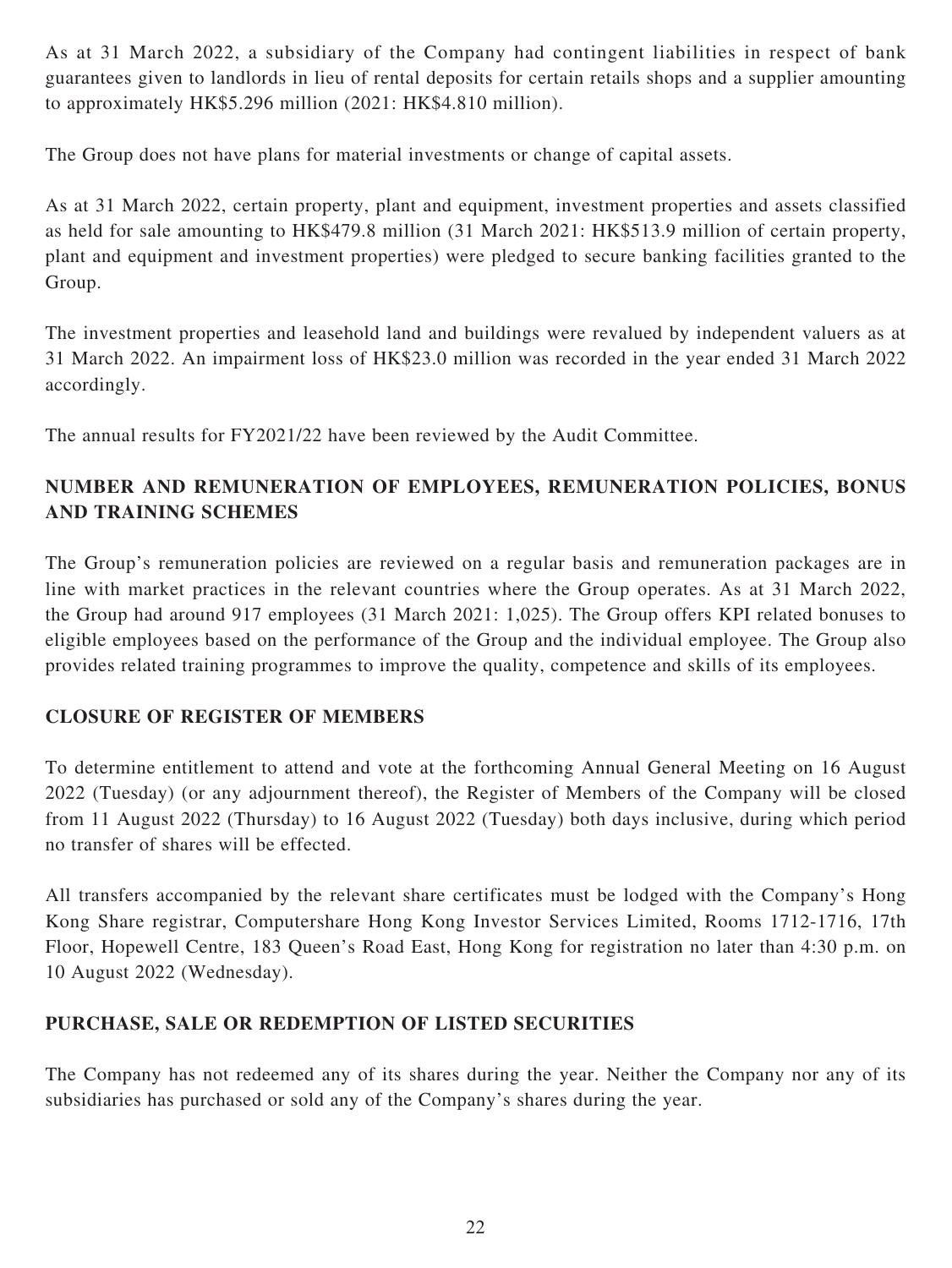### **SCOPE OF RSM HONG KONG**

The figures in respect of the Group's consolidated balance sheet, consolidated income statement, the consolidated statement of comprehensive income and the related notes thereto for the year ended 31 March 2022 as set out in this preliminary announcement have been agreed by the Group's auditor, RSM Hong Kong, to be the same as the figures set out in the Group's draft consolidated financial statements for the year. The work performed by RSM Hong Kong in this respect did not constitute an assurance engagement in accordance with Hong Kong Standards on Auditing, Hong Kong Standards on Review Engagements or Hong Kong Standards on Assurance Engagements issued by the Hong Kong Institute of Certified Public Accountants and consequently no assurance has been expressed by RSM Hong Kong on this preliminary announcement.

## **CORPORATE GOVERNANCE**

During the year ended 31 March 2022, the Company has complied with the code provisions of the Code on Corporate Governance Practices (the "Code Provisions") as set out in Appendix 14 of the Rules Governing the Listing of Securities on The Stock Exchange of Hong Kong Limited ("Listing Rules"), except for the following deviations:

## **Code Provision A.2.1**

Under Code Provision A.2.1, the roles of Chairman and chief executive officer ("CEO") should be separate and should not be performed by the same individual. Under the current organisation structure of the Group, Mr. Joseph C.C. Wong is both the Chairman and CEO of the Group. The Company believes that with Mr. Joseph C.C. Wong acting as both Chairman and CEO, consistent leadership is ensured further enabling better strategic planning for the Group. The Board also believes that the non-separation of roles does not affect the balance of power and authority within the Board since the Board comprises of experienced and competent individuals, with the majority of the Board made up of independent nonexecutive directors.

## **Code Provision A.4.2**

Under Code Provision A.4.2, every director, including those appointed for a specific term, should be subject to retirement by rotation at least once every three years. Not all directors of the Company retire strictly under Code Provision A.4.2 but in accordance with the Company's Bye-Laws. Bye-Law 110(A) stipulates that one-third of the directors of the Company who have been longest serving in office since their last election, except the Chairman or CEO, shall retire from office by rotation at each annual general meeting.

### **Code Provision B.1.3**

This Code Provision deals with the terms of reference of a remuneration committee. The Company has adopted the terms of reference under Code Provision B.1.3 except that the terms of reference do not include reviewing and determining the remuneration packages of senior management. The Company believes that the remuneration packages of senior management should be the responsibility of the executive directors as they are in a better position to appraise the performance of senior management.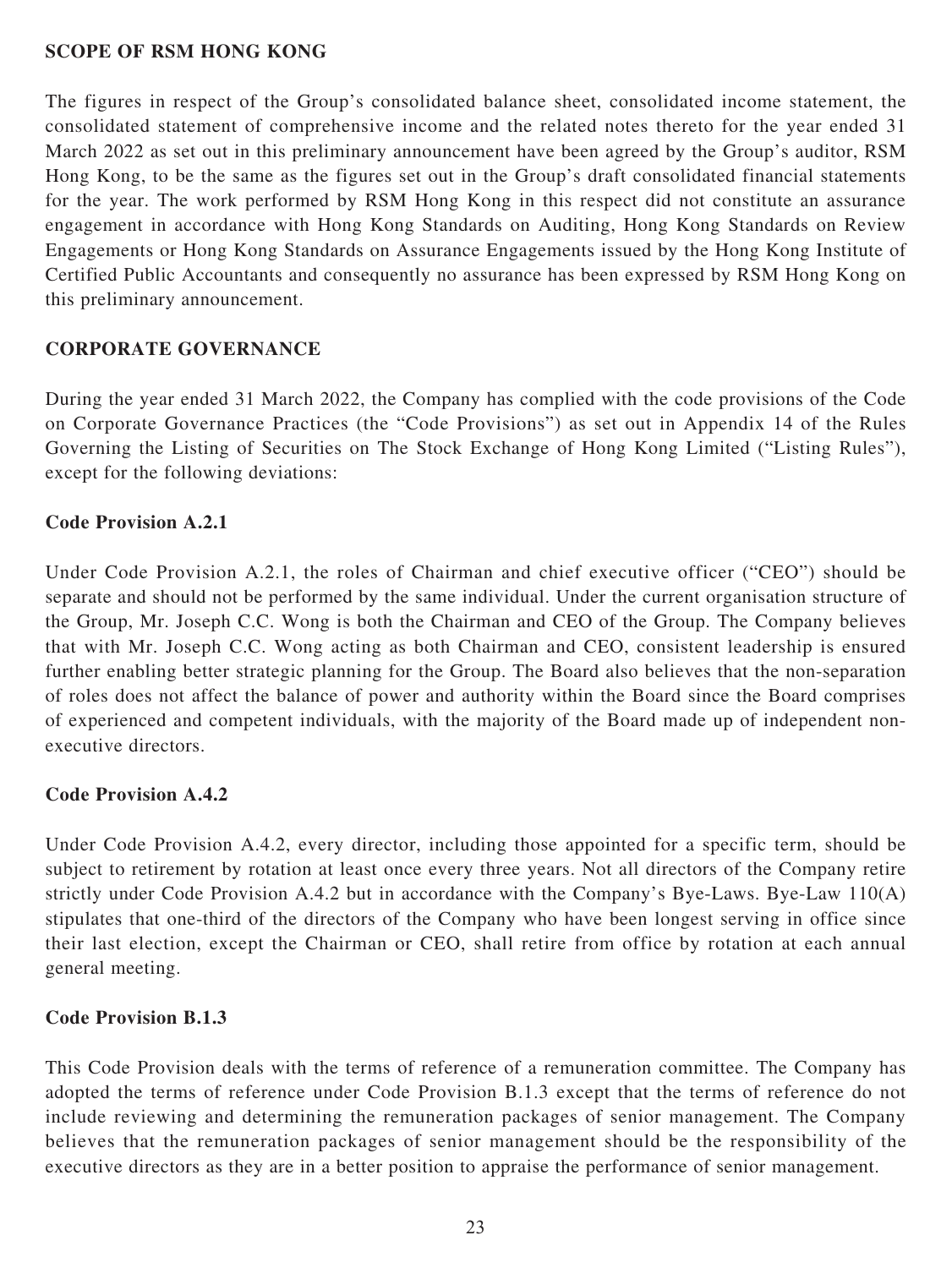## **Audit Committee**

The Audit Committee comprises of four non-executive directors; Mr. Jeff Ho Chi Kin (independent) (Chairman of the Audit Committee), Mr. Suriyan Joshua Kanjanapas, Mr. Ricky Lai Kai Ming (independent) and Dr. Agnes Kwong Yi Hang (independent). The principal responsibilities of the Audit Committee include the review and supervision of the Group's financial reporting process, risk management and internal control systems and maintaining an appropriate relationship with the Company's external auditors. The Committee held five meetings (within FY2021/22 and up to the date of this announcement) on 20 April 2021, 22 June 2021, 23 November 2021, 29 April 2022 and 21 June 2022 to discuss matters, including, the Group's audit service plan, the review of accounting standards, principles and practices adopted by the Group and other financial reporting matters; to ensure the completeness, accuracy and fairness of the financial statements of the Company; to discuss the effectiveness of the systems of risk management and internal controls throughout the Group including the adequacy of resources, qualifications and experience of staff of the Company's accounting and financial reporting function and their training programmes and budget and ESG related issues and risks on the Group's businesses (if any); to review all significant business affairs managed by the executive directors in particular on continuing connected transactions and to review the Group's results for the year ended 31 March 2022 and interim results for FY2021/22 before they were presented to the Board, for approval.

## **Remuneration Committee**

The Remuneration Committee comprises of Mr. Ricky Lai Kai Ming (Chairman of the Remuneration Committee), Mr. Jeff Ho Chi Kin, Dr. Agnes Kwong Yi Hang (all independent non-executive directors) and Mr. Joseph C.C. Wong (Group Chairman and CEO). By way of circular resolution, and a meeting held on 23 June 2022, the remuneration packages of the executive directors were reviewed.

### **Nomination Committee**

The Nomination Committee comprises of Mr. Joseph C. C. Wong (Chairman of the Nomination Committee, Group Chairman and CEO), Mr. Suriyan Joshua Kanjanapas and three independent nonexecutive directors, namely, Dr. Agnes Kwong Yi Hang, Mr. Jeff Ho Chi Kin and Mr. Ricky Lai Kai Ming.

Code Provision A.5.3 deals with the terms of reference of a Nomination Committee. The Company has adopted the terms of reference under Code Provision A.5.3. During the financial year, and up to the date of this Announcement, the Committee met twice. The Committee considered the independence of the retiring independent non-executive directors and confirmed having received from each of the independent non-executive directors an annual confirmation of his/her independence. During the financial year, Mr. Suriyan Joshua Kanjanapas was nominated as non-executive director of the Company. According to the nomination process for appointment of directors, the Committee conducted an interview with Mr. Suriyan Joshua Kanjanapas and believed his skills and knowledge will be valuable assets to the Board and will increase board diversity.